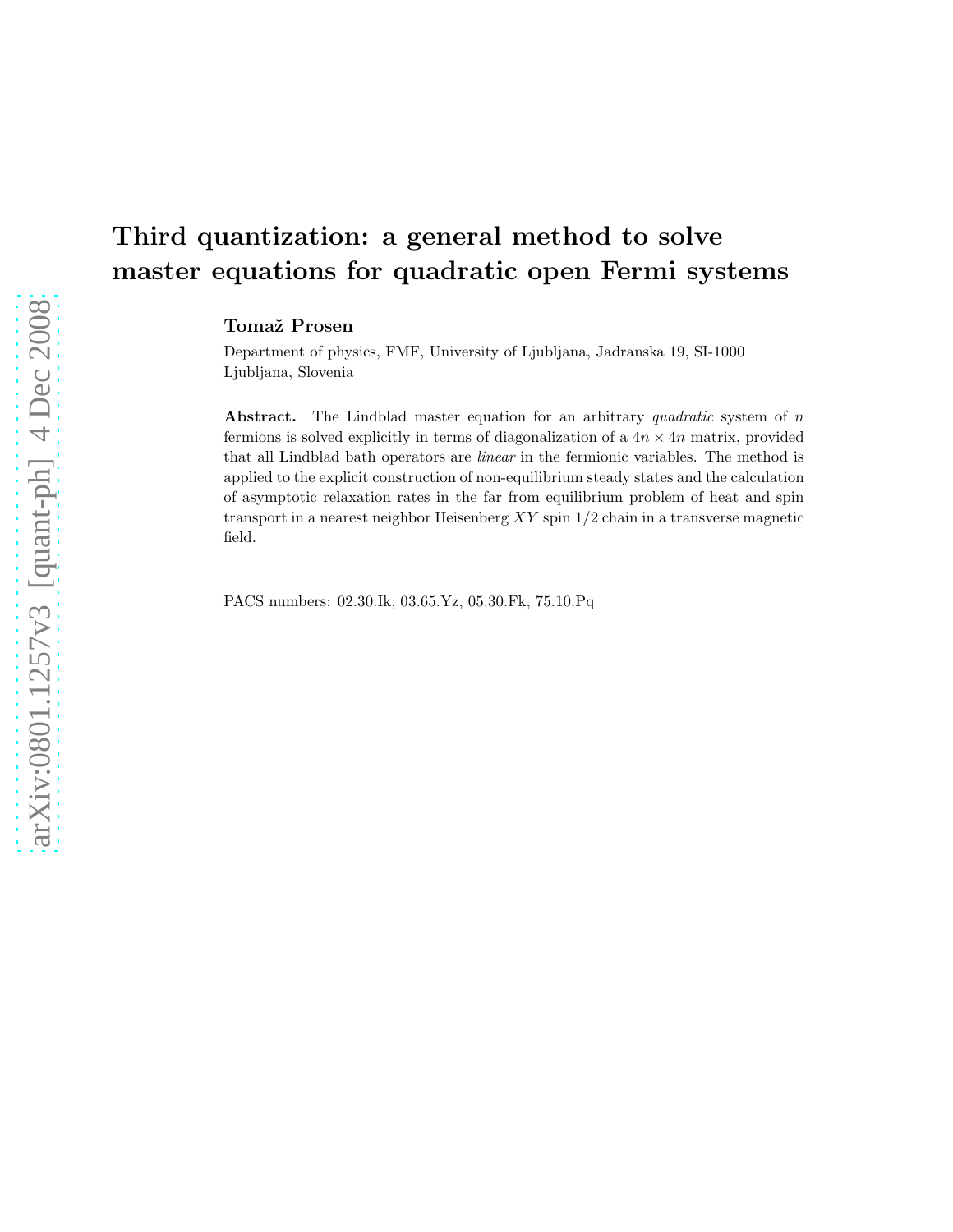# 1. Introduction

Understanding time evolution of an open quantum system of many interacting particles is of primary importance in fundamental problems of quantum physics, such as decoherence [\[1,](#page-22-0) [2\]](#page-22-1) and closely related quantum measurement problem [\[3,](#page-22-2) [4\]](#page-22-3), quantum computation  $[5, 6]$  $[5, 6]$ , or the problem of computation of non-equilibrium steady states (NESS) in quantum statistical mechanics [\[7,](#page-22-6) [8,](#page-22-7) [9\]](#page-22-8). Even though application of the methods of Hamiltonian dynamical systems and ergodic theory to quantum systems out of equilibrium gives many promising results [\[10,](#page-22-9) [11,](#page-22-10) [12\]](#page-22-11), the field of open quantum systems is still lacking non-trivial explicitly solvable models, as compared to studies of closed (isolated) quantum systems where we know a large body of the so-called completely integrable systems [\[13,](#page-22-12) [14\]](#page-22-13). Examples of explicitly solvable models of master equations for open quantum systems are limited to quite restricted models of a single particle, single spin or harmonic oscillators (see e.g. [\[15,](#page-22-14) [16,](#page-22-15) [17\]](#page-22-16)).

In this paper we show that the generator of the master equation of a general quadratic system of n interacting fermions which are coupled to a general set of Markovian baths, specified in terms of Lindblad operators which are linear in the fermionic variables - the so called quantum Liouville super-operator (or Liouvillean) can be explicitly diagonalized in terms of 2n normal master modes, i.e. anticommuting super-operators which act on the Fock space of density operators. This can be understood as a complex (non-canonical) version of the Bogoliubov transformation [\[18\]](#page-22-17) lifted on the operator space, and has very powerful consequences: (i) The NESS of the master equation can be understood as the 'ground state' normal mode of the Liouvillean, whereas the long time relaxation rate is given by the eigenmode closest to the real axis. (ii) The covariance matrix of NESS can be computed explicitly in terms of the eigenvectors of  $4n \times 4n$  antisymmetric complex matrix. It can be used to completely express physical observables in NESS, such as particle/spin densities, currents, etc.

We demonstrate the power of this novel method by applying it to the problem of heat and spin transport far from equilibrium in nearest neighbor Heisenberg XY spin 1/2 chains subject to a transverse magnetic field. As a result we reproduce ballistic transport in the *integrable* spatially homogeneous case (see e.g.  $[19, 20, 21, 22, 23, 24, 12]$  $[19, 20, 21, 22, 23, 24, 12]$  $[19, 20, 21, 22, 23, 24, 12]$  $[19, 20, 21, 22, 23, 24, 12]$  $[19, 20, 21, 22, 23, 24, 12]$  $[19, 20, 21, 22, 23, 24, 12]$  $[19, 20, 21, 22, 23, 24, 12]$  for related recent studies of quantum thermal conductivity in one dimension), and predict ideally insulating behaviour (at all temperatures) in a disordered case of spatially random interactions/field. Apart from obtaining numerical results which go by far beyond what was so far accessible by direct numerical solution of the many-particle Lindblad equation, either directly or by means of quantum trajectories [\[15\]](#page-22-14), we also obtain two notable analytical results in the spatially homogeneous (non-disordered) case: (i) We compute the spectral gap of the Liouvillean i.e. the rate of of relaxation to the NESS and show that it scales with the inverse cube of the chain length. (ii) We construct evanescent normal master modes of the Liouvillean, for long chains, by which we explain quantitatively the exponential falloff of energy density or temperature profiles near the bath contacts.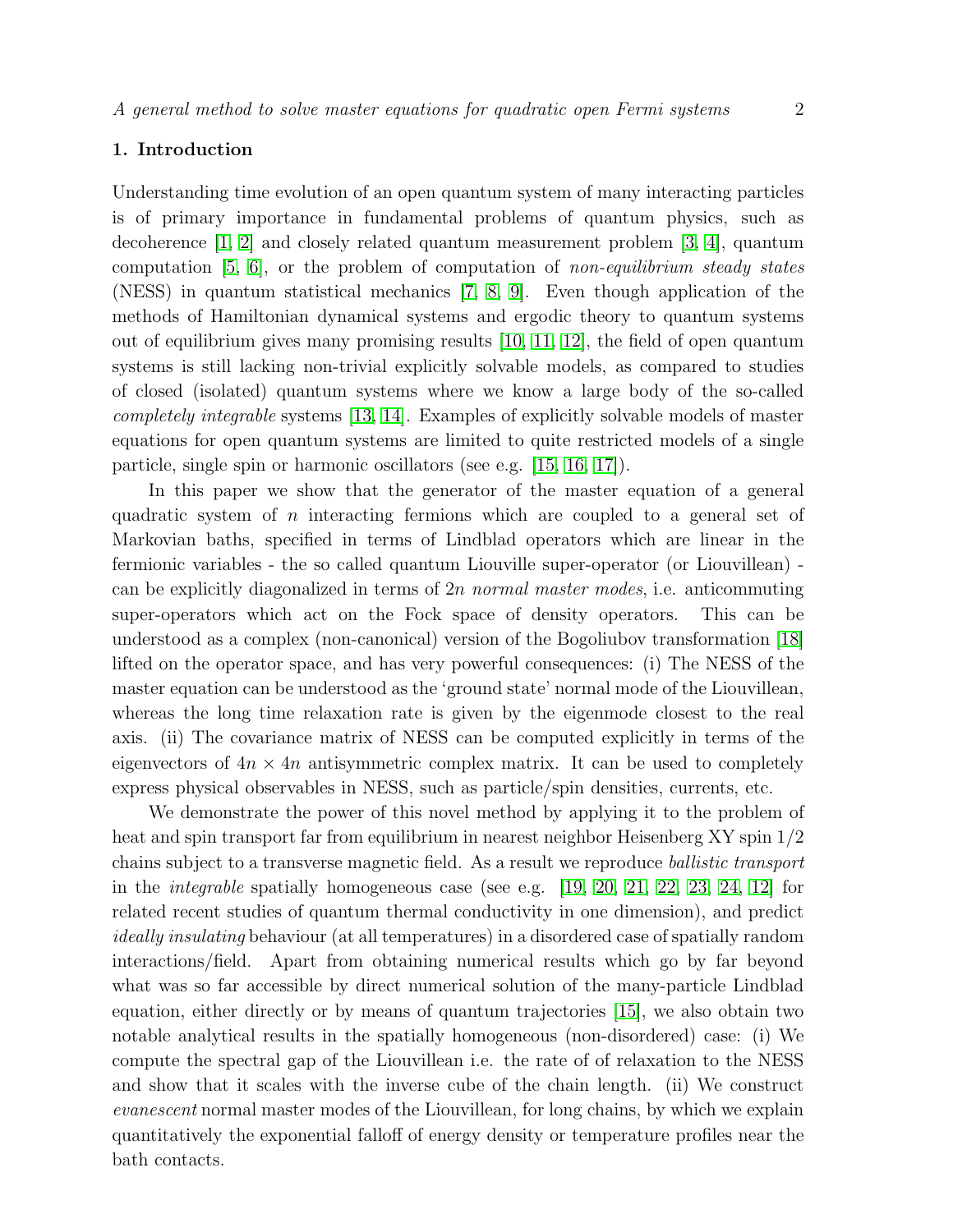The paper is organized as follows. In section [2](#page-2-0) we shall outline a general method for the diagonalization of the Liouvillean super-operator for finite quadratic open Fermi systems and an explicit construction of NESS. In section [3](#page-9-0) we illustrate the method by working out a simple example of a single fermion or a two level quantum system in a bath. In section [4](#page-10-0) we demonstrate the usefulness of the new method by applying it to quantum transport in XY spin chains. In section [5](#page-21-0) we discuss possible alternative applications and generalizations of the method and reach some conclusions.

# <span id="page-2-0"></span>2. General method of solution for the Lindblad equation

The general master equation governing time evolution of the density matrix  $\rho(t)$  of an open quantum system, preserving trace and positivity of  $\rho$ , can be written in the Lindblad form [\[25,](#page-23-5) [17\]](#page-22-16) as (we set  $\hbar = 1$ )

<span id="page-2-1"></span>
$$
\frac{\mathrm{d}\rho}{\mathrm{d}t} = \hat{\mathcal{L}}\rho := -\mathrm{i}[H,\rho] + \sum_{\mu} \left( 2L_{\mu}\rho L_{\mu}^{\dagger} - \{L_{\mu}^{\dagger}L_{\mu},\rho\} \right) \tag{1}
$$

where H is a Hermitian operator (Hamiltonian),  $[x, y] := xy - yx$ ,  $\{x, y\} := xy + yx$ , and  $L_{\mu}$  are arbitrary operators representing couplings to different baths (at possibly different values of thermodynamic potentials). We are now going to describe a general method of explicit solution of [\(1\)](#page-2-1) for a *quadratic* system of n fermions (or spins  $1/2$ ) with *linear* bath operators

<span id="page-2-2"></span>
$$
H = \sum_{j,k=1}^{2n} w_j H_{jk} w_k = \underline{w} \cdot \mathbf{H} \underline{w}
$$
 (2)

$$
L_{\mu} = \sum_{j=1}^{2n} l_{\mu,j} w_j = \underline{l}_{\mu} \cdot \underline{w} \tag{3}
$$

where  $w_j$ ,  $j = 1, 2, \ldots, 2n$ , are abstract *Hermitian* Majorana operators satisfying the anti-commutation relations

$$
\{w_j, w_k\} = 2\delta_{j,k} \qquad j,k = 1,2,\ldots, 2n \tag{4}
$$

and generate a Clifford algebra. Thus,  $2n \times 2n$  matrix **H** can be chosen to be antisymmetric  $\mathbf{H}^T = -\mathbf{H}$ . Throughout this paper  $\underline{x} = (x_1, x_2, \ldots)^T$  will designate a vector (column) of appropriate scalar valued or operator valued symbols  $x_k$ .

Two notable examples, to which our formalism is immediately applicable, are: (i) canonical fermions  $c_m$ ,  $m = 1, 2, \ldots, n$ ,

<span id="page-2-3"></span>
$$
w_{2m-1} = c_m + c_m^{\dagger} \qquad w_{2m} = \mathbf{i}(c_m - c_m^{\dagger}) \tag{5}
$$

or (ii) spins  $1/2$  with canonical Pauli operators  $\vec{\sigma}_m, m = 1, 2, \ldots, n$ ,

<span id="page-2-4"></span>
$$
w_{2m-1} = \sigma_m^{\mathbf{x}} \prod_{m' < m} \sigma_{m'}^{\mathbf{z}} \qquad w_{2m} = \sigma_m^{\mathbf{y}} \prod_{m' < m} \sigma_{m'}^{\mathbf{z}} \tag{6}
$$

Here we are not concerned with physical criteria for the validity of the so-called Markovian approximation under which eq. [\(1\)](#page-2-1) is derived, so we shall make no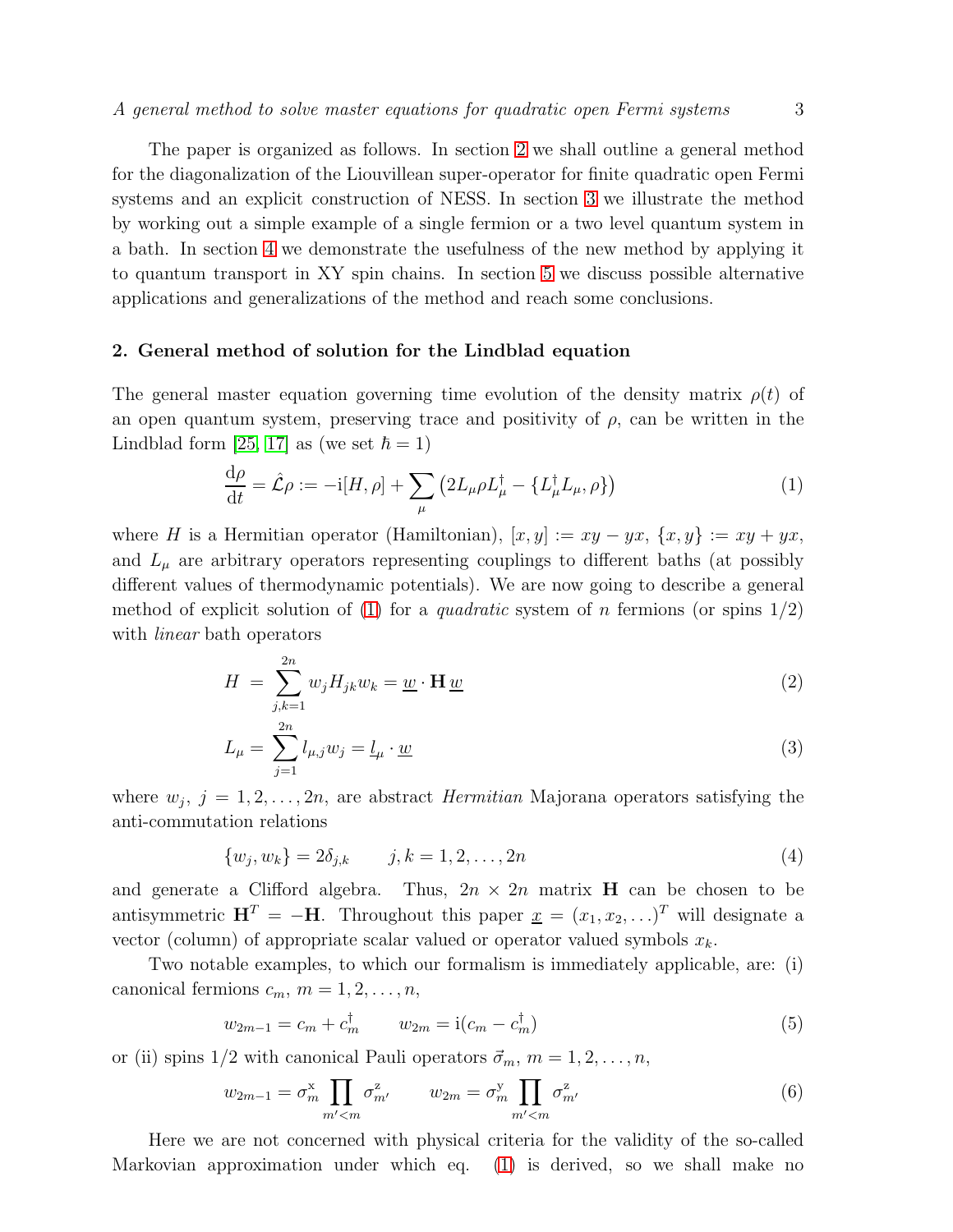assumptions on the smallness of the bath coupling constants  $l_{\mu,j}$ . We merely consider the Lindblad equation [\(1\)](#page-2-1) as a possible parametrization of an important subset of *Markovian* completely positive quantum channels and demonstrate its complete solvability for quadratic systems. Note that generalization of our formalism to *explicitly time dependent* Hamiltonians  $H(t)$  and Lindblad operators  $L_{\mu}(t)$ , generating more general and possibly non-Markovian open system dynamics, is straightforward. See e.g. [\[26\]](#page-23-6) for a discussion of Markovianity.

#### 2.1. Fock space of operators

We begin by associating a Hilbert space structure  $x \to |x\rangle$  to a linear  $2^{2n} = 4^n$ dimensional space K of operators, with a canonical basis  $|P_{\alpha}\rangle$  with

$$
P_{\alpha_1, \alpha_2, \dots, \alpha_{2n}} := w_1^{\alpha_1} w_2^{\alpha_2} \cdots w_{2n}^{\alpha_{2n}} \qquad \alpha_j \in \{0, 1\}
$$
\n
$$
(7)
$$

orthonormal with respect to an inner product

$$
\langle x|y\rangle = 2^{-n}\operatorname{tr} x^{\dagger}y\tag{8}
$$

The form of the canonical basis of the operator space  $\mathcal K$  suggests that it is just a usual Fock space with an unusual physical interpretation. Namely we can define the following set of 2n adjoint annihilation linear maps  $\hat{c}_j$  over K

<span id="page-3-1"></span>
$$
\hat{c}_j|P_{\underline{\alpha}}\rangle = \delta_{\alpha_j,1}|w_j P_{\underline{\alpha}}\rangle\tag{9}
$$

and derive the actions of their Hermitian adjoints - the *creation linear maps*  $\hat{c}^{\dagger}$ ,  $\langle P_{\underline{\alpha}'}|\hat{c}_j^\dagger$  $\langle \phi_j | P_{\underline{\alpha}} \rangle = \langle P_{\underline{\alpha}} | \hat{c}_j | P_{\underline{\alpha'}} \rangle^* = \delta_{\alpha'_j,1} \langle P_{\underline{\alpha}} | w_j P_{\underline{\alpha'}} \rangle^* = \delta_{\alpha_j,0} \langle P_{\underline{\alpha'}} | w_j P_{\underline{\alpha}} \rangle$ 

$$
\hat{c}_j^{\dagger} | P_{\underline{\alpha}} \rangle = \delta_{\alpha_j,0} |w_j P_{\underline{\alpha}} \rangle \tag{10}
$$

Straightforward inspection then shows that they satisfy the canonical anticommutation relations

$$
\{\hat{c}_j, \hat{c}_k\} = 0 \qquad \{\hat{c}_j, \hat{c}_k^{\dagger}\} = \delta_{j,k} \qquad j, k = 1, 2, \dots, 2n \tag{11}
$$

The key is now to realize that the quantum Liouville map  $\hat{\mathcal{L}}$  defined by eqs. [\(1,](#page-2-1)[2,3\)](#page-2-2) can be written as a quadratic form in *adjoint Fermi maps*  $\hat{c}_j$ ,  $\hat{c}_j^{\dagger}$  $j$  (or for short, *a-fermions*).  $\ddagger$ 

First, we consider the unitary part of Liouvillean

<span id="page-3-2"></span>
$$
\hat{\mathcal{L}}_0 \rho := -\mathrm{i}[H, \rho] \tag{12}
$$

Since K is a Lie algebra, one defines the *adjoint representation* of a Lie derivative for an arbitrary  $A \in \mathcal{K}$  back on  $\mathcal{K}$  as, ad  $A|B\rangle := |[A, B]\rangle$ . It is now straightforward to

<span id="page-3-0"></span> $\ddagger$  Throughout this paper Dirac's bra-ket notation shall be used only for a Hilbert space K of physical operators, including density operators, in a sense of GNS construction although here *all* spaces will be *finite* dimensional. Symbols with a *hat* shall designate *linear maps* over the operator space K. For instance, we note a key distinction between *physical fermions*  $c_m$  [\(5\)](#page-2-3) and a-fermions  $\hat{c}_j$  [\(9\)](#page-3-1).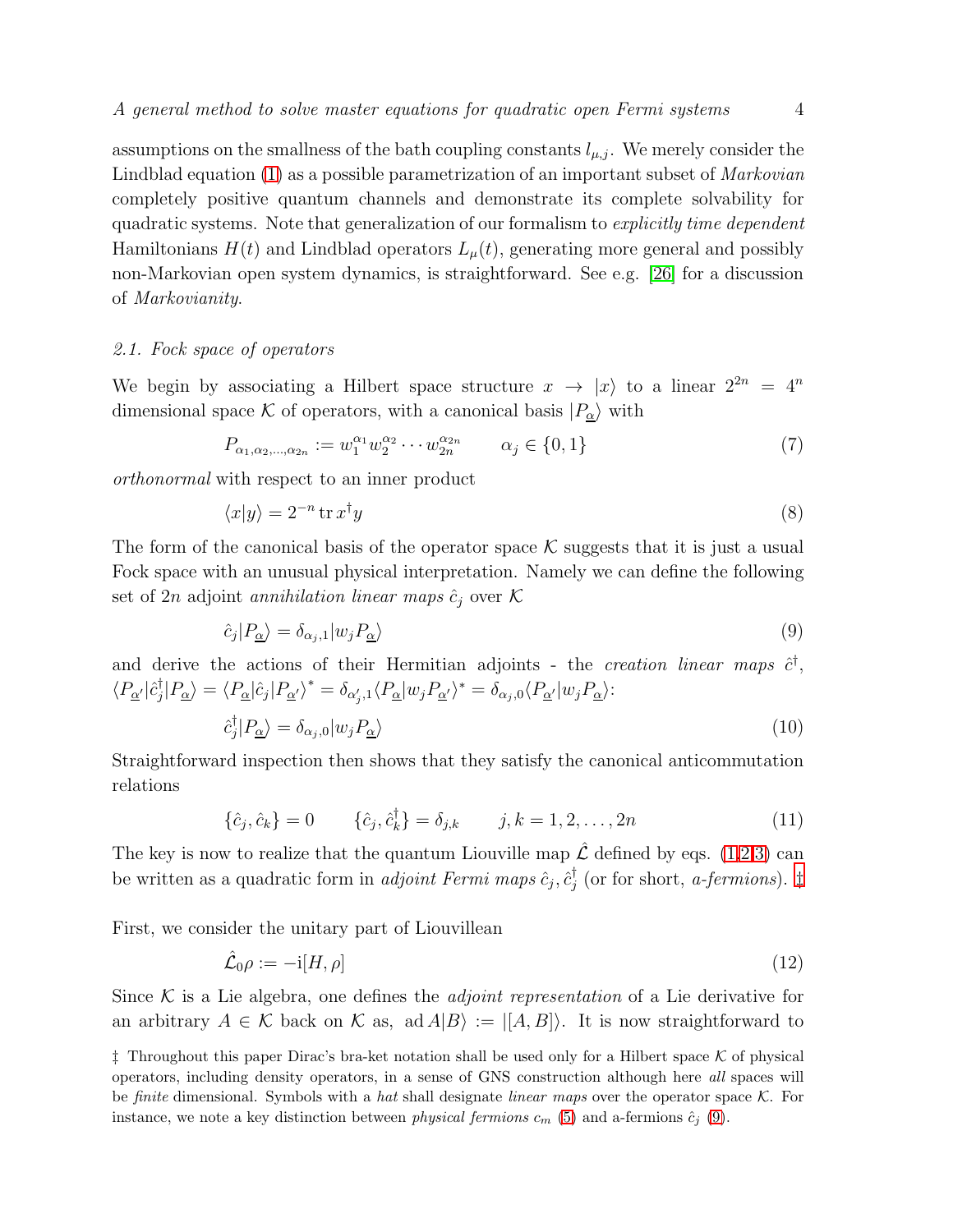A general method to solve master equations for quadratic open Fermi systems  $5$ 

compute the action of a Lie derivative of a product of two Majorana operators on an arbitrary basis element

$$
\text{ad}\,w_j w_k | P_{\underline{\alpha}} \rangle = |w_j w_k P_{\underline{\alpha}} \rangle - |P_{\underline{\alpha}} w_j w_k \rangle =
$$
\n
$$
= 2(\delta_{\alpha_j,1} \delta_{\alpha_k,0} + \delta_{\alpha_j,0} \delta_{\alpha_k,1}) |w_j w_k P_{\underline{\alpha}} \rangle =
$$
\n
$$
= 2(\hat{c}_j \hat{c}_k^{\dagger} + \hat{c}_j^{\dagger} \hat{c}_k) | P_{\underline{\alpha}} \rangle = 2(\hat{c}_j^{\dagger} \hat{c}_k - \hat{c}_k^{\dagger} \hat{c}_j) | P_{\underline{\alpha}} \rangle \tag{13}
$$

Extending this relation by linearity to an arbitrary element of  $K$ , it follows that for an arbitrary quadratic Hamiltonian [\(2\)](#page-2-2) its Lie derivative has a very similar quadratic form in a-Fermi maps

<span id="page-4-0"></span>
$$
\hat{\mathcal{L}}_0 = -\mathrm{i} \,\mathrm{ad} \, H = -4\mathrm{i} \sum_{j,k=1}^{2n} \hat{c}_j^{\dagger} H_{jk} \hat{c}_k = -4\mathrm{i} \,\hat{\underline{c}}^{\dagger} \cdot \mathbf{H} \,\hat{\underline{c}} \tag{14}
$$

It is worth stressing here that for an arbitrary (complex) matrix  $H, \hat{\mathcal{L}}_0$  [\(14\)](#page-4-0) conserves the total number of a-fermions  $\hat{\mathcal{N}} := \sum_j \hat{c}_j^{\dagger}$  $\dot{\hat{j}} \hat{c}_j = \hat{\underline{c}}^{\dagger} \cdot \hat{\underline{c}}$ , namely  $[\hat{\mathcal{L}}_0, \hat{\mathcal{N}}] = 0$ .

Second, we consider the action of the Lindblad maps

<span id="page-4-2"></span>
$$
\hat{\mathcal{L}}_{\mu}\rho := 2L_{\mu}\rho L_{\mu}^{\dagger} - \{L_{\mu}^{\dagger}L_{\mu}, \rho\} = \sum_{j,k=1}^{2n} l_{\mu,j}l_{\mu,k}^{*} \hat{\mathcal{L}}_{j,k}\rho
$$
\n(15)

where we write  $\hat{\mathcal{L}}_{j,k}\rho := 2w_j \rho w_k - w_k w_j \rho - \rho w_k w_j$ . Again we proceed by computing the actions of  $\hat{\mathcal{L}}_{j,k}$  on elements of the canonical basis of operator Fock space K. In order to do so, it is crucial to observe that the question whether  $w_j$  commutes or anticommutes with  $P_{\underline{\alpha}}$  depends on the number of a-fermions  $|\underline{\alpha}| := \sum_{k=1}^{2n} \alpha_k$  in  $|P_{\underline{\alpha}}\rangle$ , namely  $P_{\underline{\alpha}}w_j = (-1)^{|\underline{\alpha}| + \alpha_j} w_j P_{\underline{\alpha}}$ , and hence

<span id="page-4-1"></span>
$$
\hat{\mathcal{L}}_{j,k}|P_{\underline{\alpha}}\rangle = \left[2(-1)^{|\underline{\alpha}|+\alpha_k}w_jw_k - w_kw_j - (-1)^{\alpha_j+\alpha_k}w_kw_j\right]|P_{\underline{\alpha}}\rangle\tag{16}
$$

Observing that

$$
|w_j P_{\underline{\alpha}}\rangle = (\hat{c}_j^{\dagger} + \hat{c}_j)|P_{\underline{\alpha}}\rangle\tag{17}
$$

$$
(-1)^{\alpha_j} |w_j P_{\underline{\alpha}}\rangle = (\hat{c}_j^{\dagger} - \hat{c}_j)|P_{\underline{\alpha}}\rangle \tag{18}
$$

$$
(-1)^{|\alpha|} |P_{\underline{\alpha}}\rangle = \exp(i\pi \hat{\mathcal{N}})|P_{\underline{\alpha}}\rangle \tag{19}
$$

one derives from [\(16\)](#page-4-1) the general expression for  $\hat{\mathcal{L}}_{j,k}$ 

$$
\hat{\mathcal{L}}_{j,k} = \left(\hat{\mathbb{1}} + \exp(i\pi\hat{\mathcal{N}})\right) \left(2\hat{c}_j^{\dagger}\hat{c}_k^{\dagger} - \hat{c}_j^{\dagger}\hat{c}_k - \hat{c}_k^{\dagger}\hat{c}_j\right) \n+ \left(\hat{\mathbb{1}} - \exp(i\pi\hat{\mathcal{N}})\right) \left(2\hat{c}_j\hat{c}_k - \hat{c}_j\hat{c}_k^{\dagger} - \hat{c}_k\hat{c}_j^{\dagger}\right)
$$
\n(20)

Obviously, the maps  $\hat{\mathcal{L}}_{j,k}$ , and hence also the total Lindblad part of Liouvillean  $\sum_{\mu} \hat{\mathcal{L}}_{\mu}$ , do not conserve the number of a-fermions. But they conserve its parity i.e. the product of any two creation/annihilation a-Fermi maps commutes with the parity operation  $\hat{\mathcal{P}} = \exp(i\pi\hat{\mathcal{N}})$ , with respect to which the operator space can be decomposed into a direct sum  $\mathcal{K} = \mathcal{K}^+ \oplus \mathcal{K}^-$ , and even/odd operator spaces are orthogonally projected as  $\mathcal{K}^{\pm} = (\hat{\mathbb{1}} \pm \exp(i\pi \hat{\mathcal{N}}))\mathcal{K}$ . Thus the positive parity subspace  $\mathcal{K}^{\pm}$  is a linear space spanned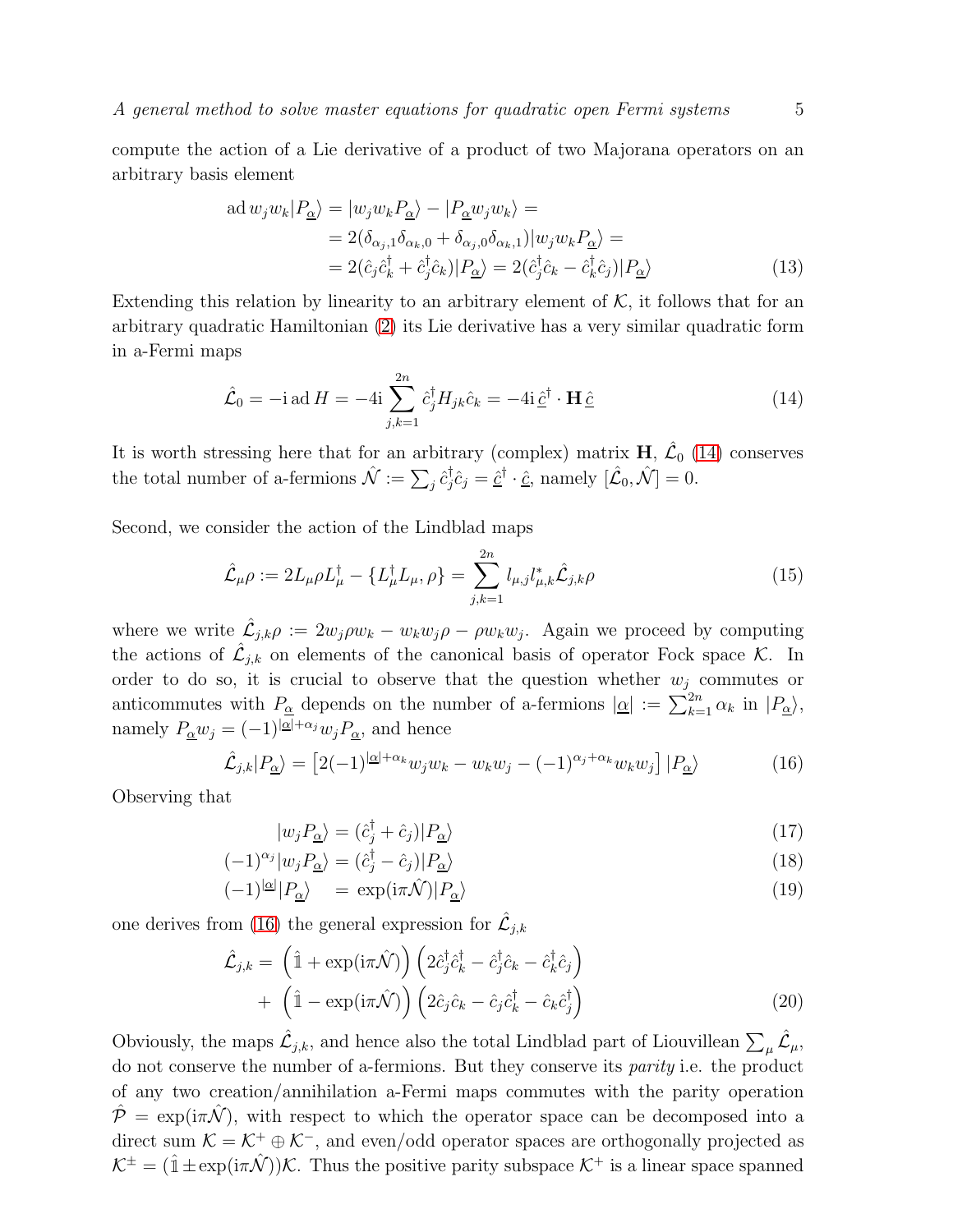by  $|P_{\underline{\alpha}}\rangle$  with even  $|\underline{\alpha}|$ . All the maps  $\hat{\mathcal{L}}_{j,k}$  now act separately on  $\mathcal{K}^{\pm}$ ,  $\hat{\mathcal{L}}_{j,k}\mathcal{K}^{\pm} \subseteq \mathcal{K}^{\pm}$ . For example, the maps defined on even parity subspace are indeed quadratic in a-fermions

<span id="page-5-0"></span>
$$
\hat{\mathcal{L}}_{j,k}|_{\mathcal{K}^+} = 4\hat{c}_j^{\dagger}\hat{c}_k^{\dagger} - 2\hat{c}_j^{\dagger}\hat{c}_k - 2\hat{c}_k^{\dagger}\hat{c}_j \tag{21}
$$

In this paper we shall focus on physical observables which are products of an *even* number of Majorana fermions – operators  $w_i$  – so we shall in the following discuss only Liouville dynamics on the subspace  $K^+$ . The extension to the dynamics of *odd* observables should be straightforward.

Putting the results [\(12,](#page-3-2)[14,](#page-4-0)[15,](#page-4-2)[21\)](#page-5-0) together we arrive at the final compact quadratic representation of the Liouvillean  $\hat{\mathcal{L}}_+ := \hat{\mathcal{L}}|_{\mathcal{K}^+}$ 

<span id="page-5-1"></span>
$$
\hat{\mathcal{L}}_{+} = -2 \hat{\underline{c}}^{\dagger} \cdot (2i\mathbf{H} + \mathbf{M} + \mathbf{M}^{T}) \hat{\underline{c}} + 2 \hat{\underline{c}}^{\dagger} \cdot (\mathbf{M} - \mathbf{M}^{T}) \hat{\underline{c}}^{\dagger}
$$
 (22)

where **M** is a complex Hermitian matrix parametrizing the Lindblad operators

$$
M_{jk} = \sum_{\mu} l_{\mu,j} l_{\mu,k}^* \tag{23}
$$

# 2.2. Reduction to normal master modes

Next we want to show that the representation [\(22\)](#page-5-1) allows us to reduce it further by a linear transformation of the set of maps  $\{\hat{c}_j, \hat{c}_j^{\dagger}\}$  $\mathcal{I}_j^{\dagger}$ ;  $j = 1, 2, \ldots, 2n$ } to normal master modes (NMM) in terms of which the complete spectrum of the Liouvillean, as well as its eigenvectors, can be explicitly constructed; in particular the zero-mode eigenvector which is just the physically relevant NESS.

In fact we proceed in analogy to Lieb *et al.* [\[18\]](#page-22-17) and define  $4n$  adjoint Hermitian Majorana maps  $\hat{a}_r = \hat{a}_r^{\dagger}, r = 1, 2, \dots, 4n$ :

<span id="page-5-5"></span>
$$
\hat{a}_{2j-1} = \frac{1}{\sqrt{2}} (\hat{c}_j + \hat{c}_j^{\dagger}) \qquad \hat{a}_{2j} = \frac{i}{\sqrt{2}} (\hat{c}_j - \hat{c}_j^{\dagger}) \tag{24}
$$

satisfying the anti-commutation relations

<span id="page-5-4"></span>
$$
\{\hat{a}_r, \hat{a}_s\} = \delta_{r,s} \tag{25}
$$

in terms of which the Liouvillean [\(22\)](#page-5-1) can be rewritten as

<span id="page-5-2"></span>
$$
\hat{\mathcal{L}}_{+} = \hat{\underline{a}} \cdot \mathbf{A} \, \hat{\underline{a}} - A_0 \hat{\mathbb{1}} \tag{26}
$$

where **A** is an antisymmetric complex  $4n \times 4n$  matrix with entries

<span id="page-5-3"></span>
$$
A_{2j-1,2k-1} = -2iH_{jk} - M_{jk} + M_{kj}
$$
  
\n
$$
A_{2j-1,2k} = 2iM_{kj}
$$
  
\n
$$
A_{2j,2k-1} = -2iM_{jk}
$$
  
\n
$$
A_{2j,2k} = -2iH_{jk} + M_{jk} - M_{kj}
$$
\n(27)

 $\hat{\mathbb{1}}$  is an identity map over K and  $A_0$  is a scalar

$$
A_0 = 2 \sum_{j=1}^{2n} M_{jj} = 2 \text{ tr } \mathbf{M}
$$
 (28)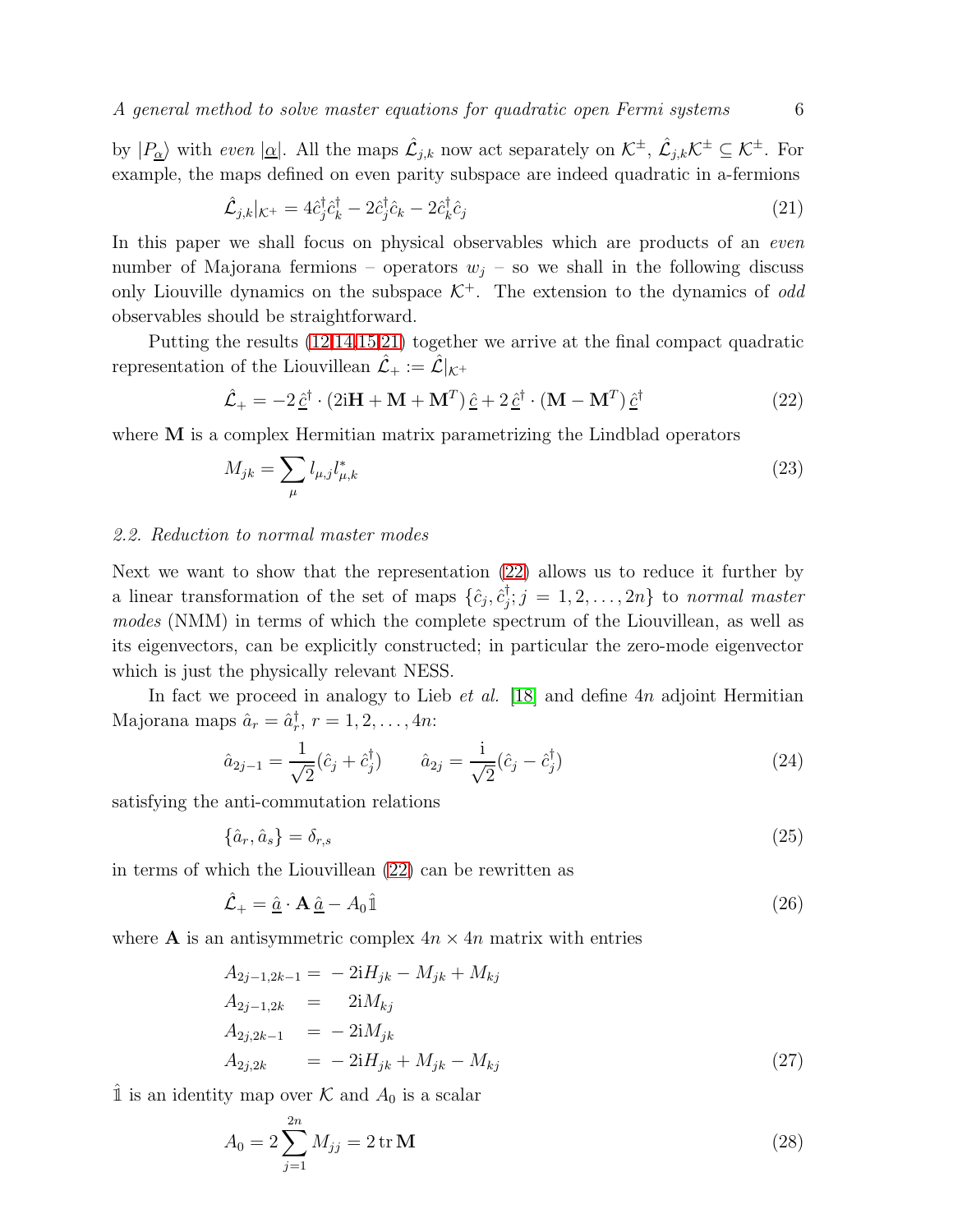Obviously, the bi-linear Liouvillean [\(26\)](#page-5-2) cannot be brought to a normal form with a linear *canonical* transformation since the matrix  $\bf{A}$  – which shall in the following be referred to as a *shape matrix* of Liouvillean – is not anti-Hermitian like in Hamiltonian systems. So we should proceed in more general terms.

We first recall few facts about complex antisymmetric matrices of even dimension. If <u>v</u> is a *right* eigenvector  $\mathbf{A}v = \beta v$  with complex eigenvalue  $\beta$ , then v is also a *left* eigenvector with eigenvalue  $-\beta$ ,  $\mathbf{A}^T \underline{v} = -\mathbf{A}\underline{v} = -\beta \underline{v}$ . Hence eigenvalues always come in pairs  $\beta, -\beta$ . Let as assume that **A** can be *diagonalized* [§](#page-6-0), i.e. there exist 4*n* linearly independent vectors  $\underline{v}_r$ ,  $r = 1, \ldots, 4n$  with the corresponding eigenvalues  $\beta_1, -\beta_1, \beta_2, -\beta_2, \ldots, \beta_{2n}, -\beta_{2n},$ 

<span id="page-6-2"></span>
$$
\mathbf{A}\underline{v}_{2j-1} = \beta_j \underline{v}_{2j-1} \qquad \mathbf{A}\underline{v}_{2j} = -\beta_j \underline{v}_{2j} \tag{29}
$$

ordered such that  $\text{Re }\beta_1 \geq \text{Re }\beta_2 \geq \ldots \geq \text{Re }\beta_{2n} \geq 0$ . The 2n complex numbers  $\beta_i$  shall be referred to as *rapidities*. It is easy to check that we can always choose and normalize  $v_r$  such that $\parallel$ 

<span id="page-6-3"></span>
$$
\underline{v}_r \cdot \underline{v}_s = J_{rs} \quad \text{where} \quad \mathbf{J} := \sigma^x \otimes \mathbf{I}_{2n} = \begin{pmatrix} 0 & 1 & 0 & 0 & \cdots \\ 1 & 0 & 0 & 0 & \cdots \\ 0 & 0 & 0 & 1 & \cdots \\ 0 & 0 & 1 & 0 & \cdots \\ \vdots & \vdots & \vdots & \vdots & \ddots \end{pmatrix} \tag{30}
$$

Let **V** be  $4n \times 4n$  matrix whose rth row is given by  $\underline{v}_r$ ,  $V_{rs} := v_{r,s}$ . Then eqs. [\(29,](#page-6-2)[30\)](#page-6-3) rewrite as

<span id="page-6-4"></span>
$$
\mathbf{A}\mathbf{V}^T = \mathbf{V}^T \mathbf{D} \quad \text{where} \quad \mathbf{D} := \text{diag}\{\beta_1, -\beta_1, \beta_2, -\beta_2, \dots, \beta_{2n}, -\beta_{2n}\} \quad (31)
$$

$$
\mathbf{V}\mathbf{V}^T = \mathbf{J} \tag{32}
$$

Expressing  $V^T$  in terms of [\(32\)](#page-6-4) and plugging the result into eq. [\(31\)](#page-6-4) we arrive at a very convenient canonical form of a generic complex antisymmetric matrix A

<span id="page-6-5"></span>
$$
\mathbf{A} = \mathbf{V}^T \mathbf{\Lambda} \mathbf{V} \quad \text{where} \quad \mathbf{\Lambda} = \mathbf{D} \mathbf{J} = \begin{pmatrix} 0 & \beta_1 & 0 & 0 & \cdots \\ -\beta_1 & 0 & 0 & 0 & \cdots \\ 0 & 0 & 0 & \beta_2 & \cdots \\ 0 & 0 & -\beta_2 & 0 & \cdots \\ \vdots & \vdots & \vdots & \vdots & \ddots \end{pmatrix} \tag{33}
$$

Now we apply decomposition [\(33\)](#page-6-5) to the Liouvillean [\(26\)](#page-5-2)

<span id="page-6-6"></span>
$$
\hat{\mathcal{L}}_{+} = \hat{\underline{a}} \cdot \mathbf{V}^T \mathbf{\Lambda} \mathbf{V} \hat{\underline{a}} - A_0 \hat{\mathbb{1}} = (\mathbf{V} \hat{\underline{a}}) \cdot \mathbf{\Lambda} (\mathbf{V} \hat{\underline{a}}) - A_0 \hat{\mathbb{1}} \tag{34}
$$

Let us define the NMM maps  $\underline{\hat{b}} := (\hat{b}_1, \hat{b}'_1, \hat{b}_2, \hat{b}'_2, \dots, \hat{b}_{2n}, \hat{b}'_{2n}) := \mathbf{V}\hat{\underline{a}}$  or

<span id="page-6-7"></span>
$$
\hat{b}_j = \underline{v}_{2j-1} \cdot \hat{\underline{a}} \qquad \hat{b}'_j = \underline{v}_{2j} \cdot \hat{\underline{a}} \tag{35}
$$

<span id="page-6-0"></span>§ It is not known at present whether explict form [\(27\)](#page-5-3) guarantees diagonalizability of any such A. Note that one can construct certain types of complex antisymmetric matrices with degenerate eigenvalues which cannot be diagonalized [\[27\]](#page-23-7).

<span id="page-6-1"></span>For a non-degenerate rapidity spectrum  ${\beta_i}$  the proof of this statement is a trivial consequence of antisymmetry  $\mathbf{A} = -\mathbf{A}^T$ , whereas in case of degeneracies it can be shown that one can always choose appropriate linear combinations of eigenvectors.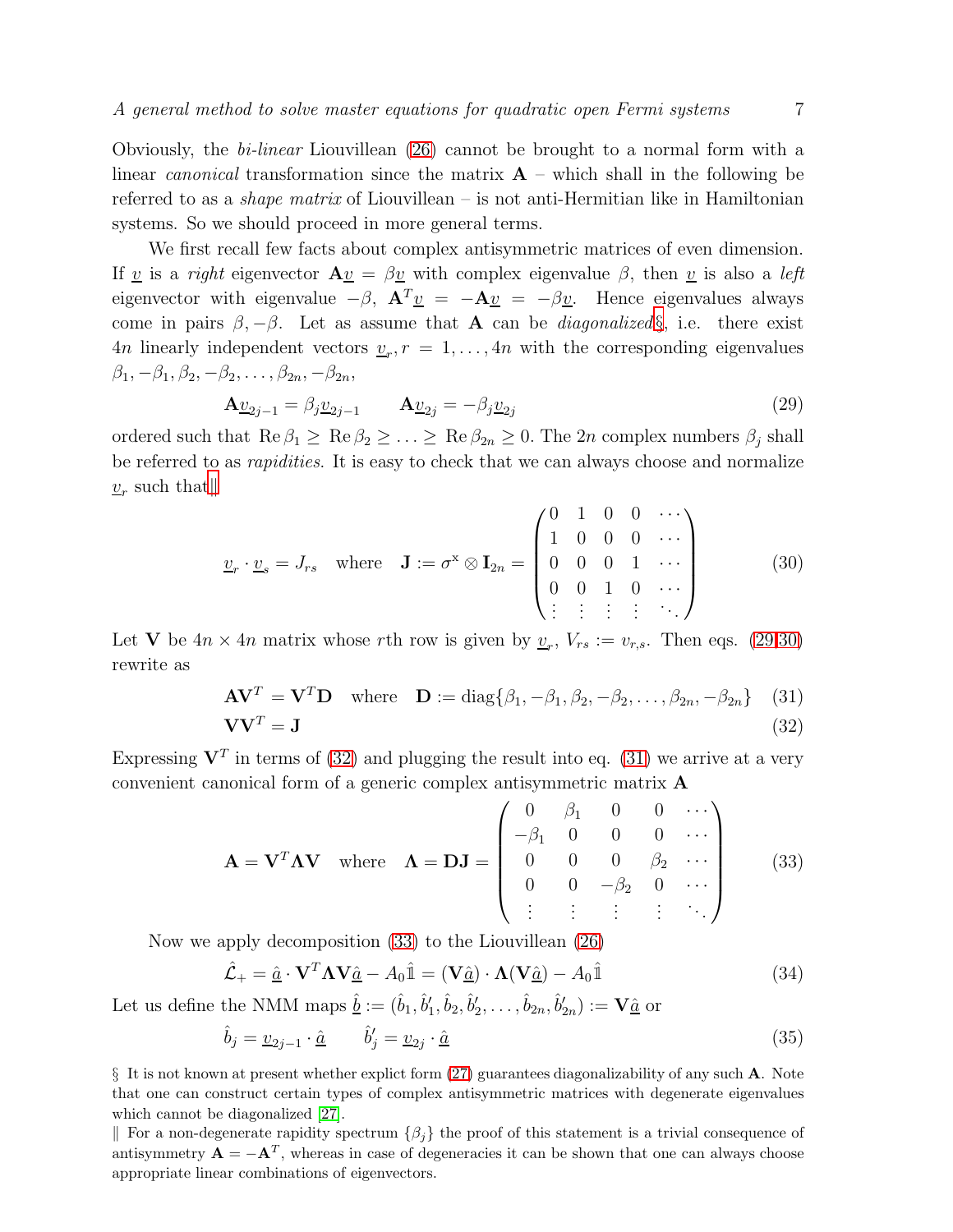We note that due to  $(25,30)$  $(25,30)$  NMM maps satisfy *almost-canonical* anti-commutation relations

<span id="page-7-0"></span>
$$
\{\hat{b}_j, \hat{b}_k\} = 0 \qquad \{\hat{b}_j, \hat{b}'_k\} = \delta_{j,k} \qquad \{\hat{b}'_j, \hat{b}'_k\} = 0 \tag{36}
$$

namely  $\hat{b}_j$  could be interpreted as annihilation map and  $\hat{b}'_j$  as a creation map of jth NMM, but we should note that  $\hat{b}'_j$  is in general *not* the Hermitian adjoint of  $\hat{b}_j$  [\[28\]](#page-23-8). In terms of NMM the Liouvillean [\(34\)](#page-6-6) now achieves a very convenient normal form

<span id="page-7-1"></span>
$$
\hat{\mathcal{L}}_{+} = -2 \sum_{j=1}^{2n} \beta_j \hat{b}'_j \hat{b}_j - B_0 \hat{\mathbb{I}} \tag{37}
$$

where  $B_0 = A_0 - \sum_{j=1}^{2n} \beta_j$ . We shall later show that the constant  $B_0$  is in fact equal to 0.

# 2.3. Non-equilibrium steady states and a complete spectrum of the Liouvillean

The Liouvillean can always be represented in terms of a large but finite  $4^n \times 4^n$  matrix. We shall now outline the procedure of complete construction of its spectrum in terms of NMM which are easy to calculate in terms of diagonalization of  $4n \times 4n$  matrix **A** as described in the previous subsection.

We proceed by constructing the Liouvillean 'vacuum'. From the representation [\(22\)](#page-5-1) it follows immediately that  $\langle 1| = \langle P_{(0,0...,0)}|$  is left-annihilated by  $\mathcal{\hat{L}}_+$ ,  $\langle 1|\mathcal{\hat{L}}_+ = 0$ , or equivalently  $\hat{\mathcal{L}}_+^{\dagger} |1\rangle = 0$ . So we have just shown that 0 is always an eigenvalue of  $\hat{\mathcal{L}}_+$ , hence there should also exist the corresponding right eigenvector  $|{\rm NESS}\rangle$ , normalized as  $\langle 1|{\rm NESS} \rangle = {\rm tr} \rho_{\rm NESS} = 1$ , which represents physical NESS, i.e. stationary solutions of the Lindblad equation [\(1\)](#page-2-1)

$$
\hat{\mathcal{L}}_{+}|\text{NESS}\rangle = 0\tag{38}
$$

Let us define NMM number maps as  $\hat{\mathcal{N}}_j := \hat{b}'_j \hat{b}_j$ . From eqs. [\(36\)](#page-7-0) it follows that  $\hat{\mathcal{N}}_j$  satisfy a projection property  $\hat{\mathcal{N}}_j^2 = \hat{\mathcal{N}}_j$ , so they are diagonalizable since no nontrivial Jordan block could satisfy the projection property. Furthermore,  $\hat{\mathcal{N}}_j$  are mutually commuting  $[\hat{\mathcal{N}}_j, \hat{\mathcal{N}}_k] = 0$ , so they can be simultaneously diagonalized and there should exist a vacuum state on which all  $\hat{\mathcal{N}}_j$  have value 0. It follows from the stability of completely positive evolution [\(1\)](#page-2-1) that all eigenvalues  $\lambda$  of  $\mathcal{L}_+$  should obey Re  $\lambda \leq 0$ , and since by assumption Re  $\beta_i \geq 0$ ,  $\langle 1|$  and |NESS should be the left and right vacua which are simultaneously annihilated by NMM maps

<span id="page-7-2"></span>
$$
\langle 1|\hat{b}'_j = 0 \qquad \hat{b}_j|\text{NESS}\rangle = 0 \tag{39}
$$

and hence also  $\hat{\mathcal{N}}_j | \text{NESS} \rangle = 0$ . Thus we have also shown that the NMM representation [\(37\)](#page-7-1) is only consistent if  $B_0 = 0$  so we find an interesting sum rule for rapidities

$$
\sum_{j=1}^{2n} \beta_j = 2 \operatorname{tr} \mathbf{M} \tag{40}
$$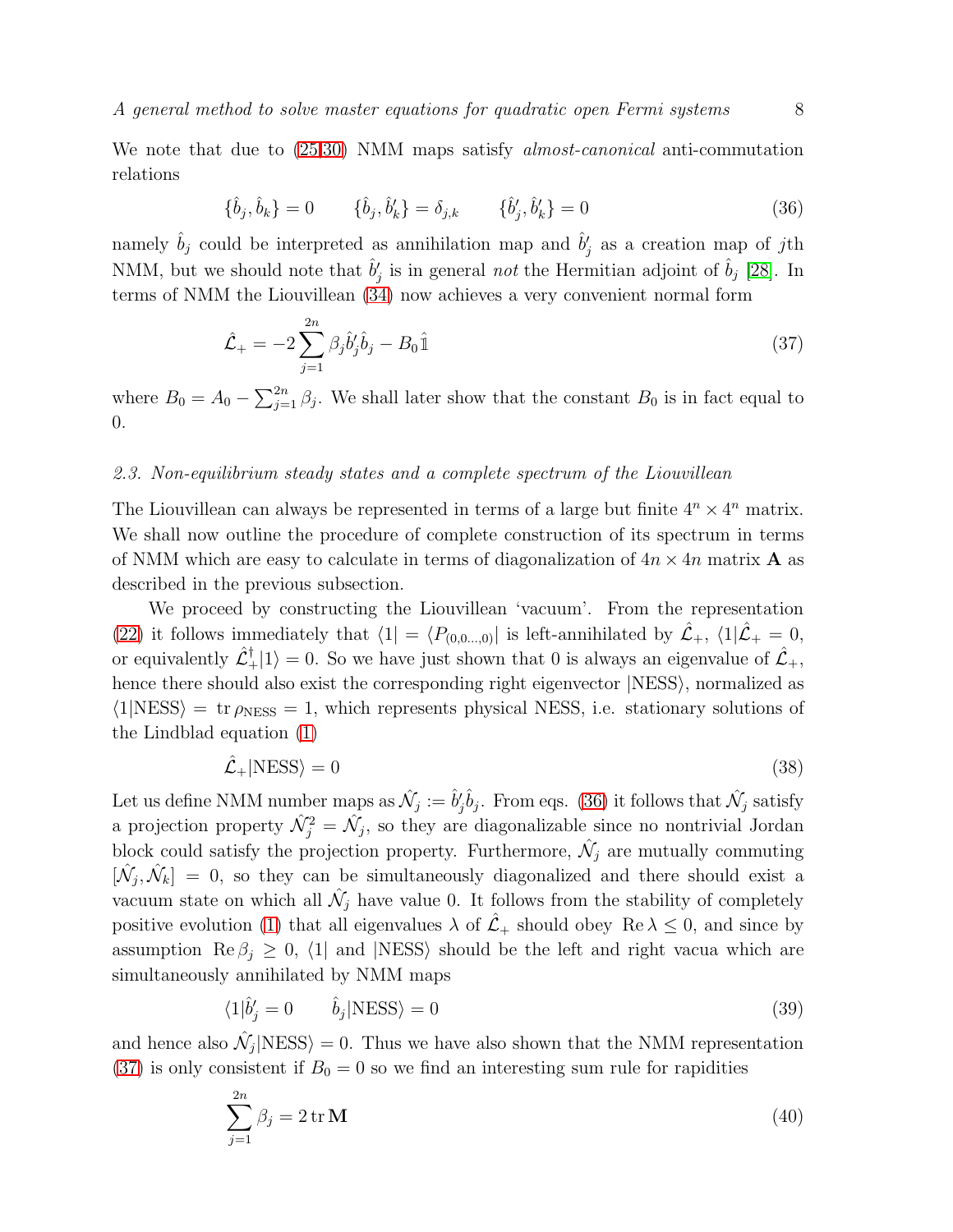A general method to solve master equations for quadratic open Fermi systems 9

The complete excitation spectrum and the corresponding left/right eigenvectors of the Liouvillean are given in terms of a sequence of  $2n$  binary integers (NMM occupation numbers)  $\underline{\nu} = (\nu_1, \nu_2, \dots, \nu_{2n}), \nu_j \in \{0, 1\},\$ 

$$
\langle \Theta_{\underline{\nu}}^{\underline{L}} | \hat{\mathcal{L}}_{+} = \lambda_{\underline{\nu}} \langle \Theta_{\underline{\nu}}^{\underline{L}} | \qquad \hat{\mathcal{L}}_{+} | \Theta_{\underline{\nu}}^{\underline{R}} \rangle = \lambda_{\underline{\nu}} | \Theta_{\underline{\nu}}^{\underline{R}} \rangle \tag{41}
$$

namely

<span id="page-8-0"></span>
$$
\lambda_{\underline{\nu}} = -2 \sum_{j=1}^{2n} \beta_j \nu_j \tag{42}
$$

$$
\langle \Theta_{\underline{\nu}}^{\underline{\mathbf{L}}} | = \langle 1 | \hat{b}_{2n}^{\nu_{2n}} \cdots \hat{b}_{2}^{\nu_{2}} \hat{b}_{1}^{\nu_{1}} \qquad | \Theta_{\underline{\nu}}^{\underline{\mathbf{R}}} \rangle = \hat{b}_{1}^{\nu_{1}} \hat{b}_{2}^{\nu_{2}} \cdots \hat{b}_{2n}^{\nu_{2n}} | \text{NESS} \rangle \tag{43}
$$

where by construction, left and right eigenvectors satisfy the bi-orthonormality relation  $\langle \Theta^{\mathrm{L}}_{\underline{\nu'}} | \Theta^{\mathrm{R}}_{\underline{\nu}} \rangle = \delta_{\underline{\nu'},\underline{\nu}}.$ 

# 2.4. The main general results: uniqueness of NESS, rate of relaxation to NESS, and expectation values of physical observables

Given a physical observable  $X \in \mathcal{K}^+$  and an arbitrary initial state with a density operator  $\rho_0 \in \mathcal{K}$ , the time dependent expectation value of X can be written in terms of the spectral resolution of the Liouvillean,

<span id="page-8-1"></span>
$$
\exp(t\hat{\mathcal{L}}_{+}) = \sum_{\underline{\nu}} \exp(t\lambda_{\underline{\nu}}) |\Theta_{\underline{\nu}}^{R}\rangle \langle \Theta_{\underline{\nu}}^{L}| \tag{44}
$$

namely

$$
\langle X(t) \rangle = \text{tr}\, X \rho(t) = \text{tr}\Big[X \exp(t\hat{\mathcal{L}}_+) \rho_0\Big] = \sum_{\underline{\nu}} \exp(t\lambda_{\underline{\nu}}) \langle \Theta_{\underline{\nu}}^{\underline{\mathrm{L}}} | \rho_0 X | \Theta_{\underline{\nu}}^{\underline{\mathrm{R}}} \rangle \tag{45}
$$

We remind the reader that  $\hat{\mathcal{L}}_+$  correctly represents physical Liouvillean only on the subspace  $K^+$  of operators with *even* number of a-fermions. However, since the dynamics is closed on  $K^+$  and test physical observable X also belongs to  $K^+$  it follows that the component of  $\rho_0$  from K<sup>-</sup> does not contribute to the expectation value  $\langle X(t) \rangle$ .

Given the exact and explicit constructions developed in this section we can now make the following rigorous and useful conclusions, assuming throughout that Liouvillean shape matrix  $\bf{A}$  is diagonalizable:

**Theorem 1:** NESS of Lindblad equation [\(1\)](#page-2-1) is *unique* if and only if the rapidity spectrum  $\{\beta_i\}$  does not contain 0, in our ordering convention, if  $\beta_{2n} \neq 0$ . In the opposite case, if we have  $d \geq 1$  vanishing rapidities, then we have a  $2^d$  dimensional convex set of non-equilibrium steady states which can be spanned with  $|\Theta_{(0,...,0,\nu_1,...,\nu_d)}^R\rangle$ .

**Theorem 2:** An arbitrary initial state with a density operator  $\rho_0 \in \mathcal{K}$  converges with time to NESS if and only if all rapidities have *strictly positive* real parts,  $\text{Re } \beta_i > 0$ . Then, the rate of exponential relaxation to NESS is given by the *spectral gap*  $\Delta$  of the Liouvillean which equals  $\Delta = 2 \text{Re } \beta_{2n}$ .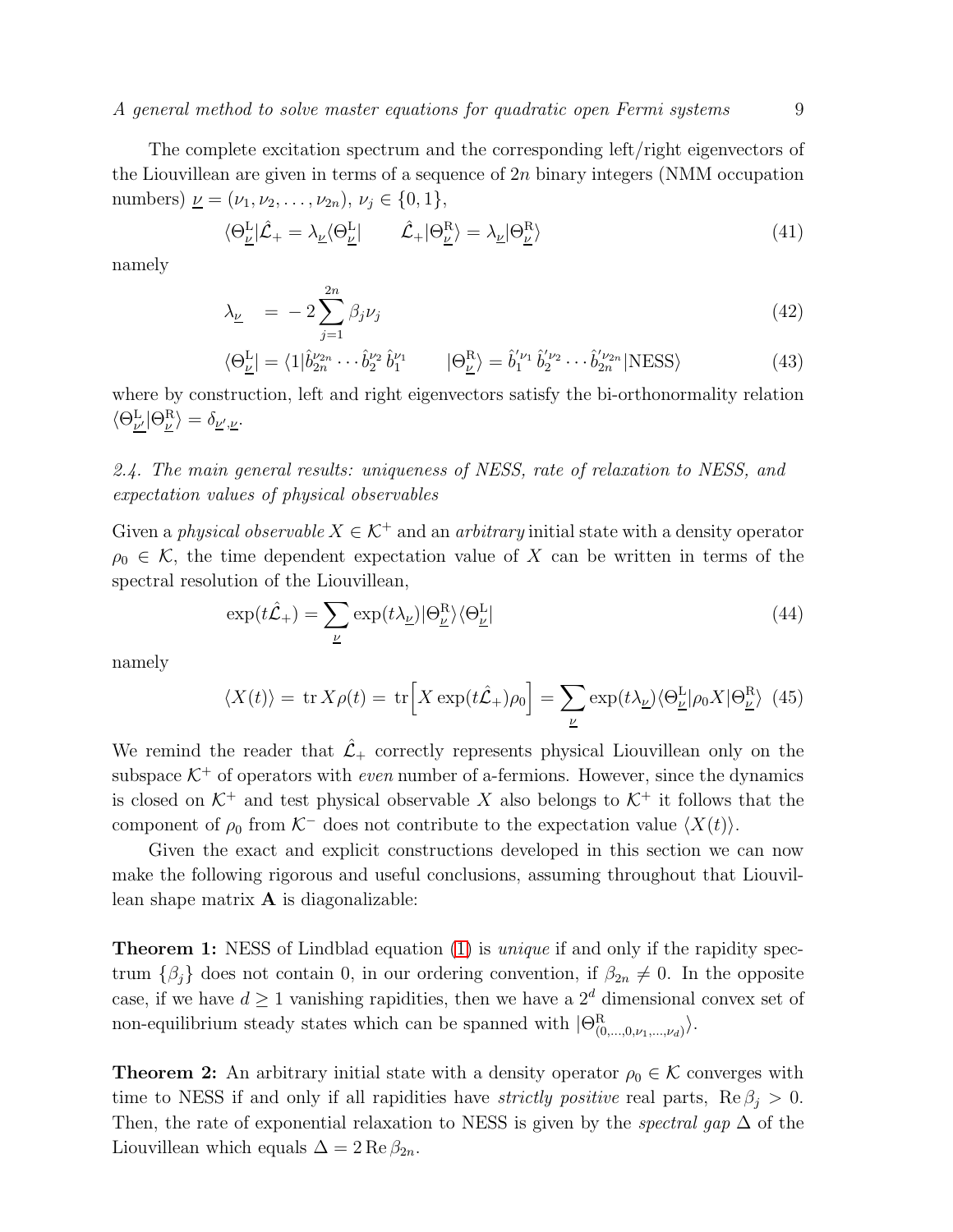**Theorem 3:** Assume that the rapidity spectrum does not contain 0, i.e.  $\beta_{2n} \neq 0$ . Then the expectation value of any quadratic observable  $w_jw_k$  in a (unique) NESS can be explicitly computed as

<span id="page-9-1"></span>
$$
\langle w_j w_k \rangle_{\text{NESS}} = \delta_{j,k} + \langle 1 | \hat{c}_j \hat{c}_k | \text{NESS} \rangle =
$$
\n
$$
= \delta_{j,k} + \frac{1}{2} \sum_{m=1}^{2n} \left( v_{2m,2j-1} v_{2m-1,2k-1} - v_{2m,2j} v_{2m-1,2k} - i v_{2m,2j} v_{2m-1,2k} \right)
$$
\n
$$
- i v_{2m,2j} v_{2m-1,2k-1} - i v_{2m,2j-1} v_{2m-1,2k} \right)
$$
\n(47)

The statements of theorems 1 and 2 simply follow from exact and explicit spectral decomposition [\(42,43,](#page-8-0)[44\)](#page-8-1).

The proof of theorem 3 is also straightforward: The first expression [\(46\)](#page-9-1) follows from the definition of the annihilation maps [\(9\)](#page-3-1) and the explicit representation of the density operator of NESS,  $\rho_{\text{NESS}}$ , in the canonical basis  $P_{\underline{\alpha}}$ . The second, very useful equality [\(47\)](#page-9-1) is then obtained by expressing  $\hat{c}_j$  thru [\(24\)](#page-5-5) in terms of NMM maps [\(35\)](#page-6-7) and using the annihilation relations [\(39\)](#page-7-2).

The quadratic correlator of theorem 3 covers many physically interesting observables such as densities or currents. However if one needs expectation values of more general observables, e.g. an expectation value of a high order monomial  $\langle P_{\underline{\alpha}} \rangle_{\rm NESS} \; = \; \langle 1 | \hat{c}_{1}^{\alpha_{1}}$  $_1^{\alpha_1}\hat{c}_2^{\alpha_2}$  $\hat{c}_2^{\alpha_2} \cdots \hat{c}_{2n}^{\alpha_{2n}}$  NESS), then one may use a *Wick theorem* and rewrite it as a sum of products of pair-wise contractions [\(46\)](#page-9-1).

# <span id="page-9-0"></span>3. Trivial example: A single fermion in a bath

In order to illustrate the method and demonstrate convenience of the results derived in the previous section we first work out a simple example of a single fermion  $n = 1$  (or equivalently, an arbitrary qubit, a two-level quantum system), in a thermal bath. We take the most general single fermion Hamiltonian  $H = -i h w_1 w_2 + \text{const} = 2 h c^{\dagger} c + \text{const}'$ and the following bath operators (see e.g. [\[16,](#page-22-15) [29\]](#page-23-9))

<span id="page-9-2"></span>
$$
L_1 = \frac{1}{2}\sqrt{\Gamma_1}(w_1 - iw_2) = \sqrt{\Gamma_1}c \qquad L_2 = \frac{1}{2}\sqrt{\Gamma_2}(w_1 + iw_2) = \sqrt{\Gamma_2}c^{\dagger} \tag{48}
$$

where the ratio of coupling constants determine the bath temperature T,  $\Gamma_2/\Gamma_1$  =  $\exp(-2h/T)$ . Leaving out the details of a straightforward calculation, simply following the steps of the previous section, we arrive at the following shape matrix of the Liouvillean [\(26\)](#page-5-2)

$$
\mathbf{A} = -h\mathbf{R} + \mathbf{B}_{\Gamma_+,\Gamma_-} \qquad A_0 = \Gamma_+ \tag{49}
$$

where

<span id="page-9-3"></span>
$$
\mathbf{R} := \begin{pmatrix} 0 & 0 & 1 & 0 \\ 0 & 0 & 0 & 1 \\ -1 & 0 & 0 & 0 \\ 0 & -1 & 0 & 0 \end{pmatrix} \quad \mathbf{B}_{\Gamma_+, \Gamma_-} := \begin{pmatrix} 0 & \frac{\mathrm{i}}{2} \Gamma_+ & -\frac{\mathrm{i}}{2} \Gamma_- & \frac{1}{2} \Gamma_- \\ -\frac{\mathrm{i}}{2} \Gamma_+ & 0 & \frac{1}{2} \Gamma_- & \frac{\mathrm{i}}{2} \Gamma_- \\ \frac{\mathrm{i}}{2} \Gamma_- & -\frac{1}{2} \Gamma_- & 0 & \frac{\mathrm{i}}{2} \Gamma_+ \\ -\frac{1}{2} \Gamma_- & -\frac{\mathrm{i}}{2} \Gamma_- & -\frac{\mathrm{i}}{2} \Gamma_+ & 0 \end{pmatrix} \tag{50}
$$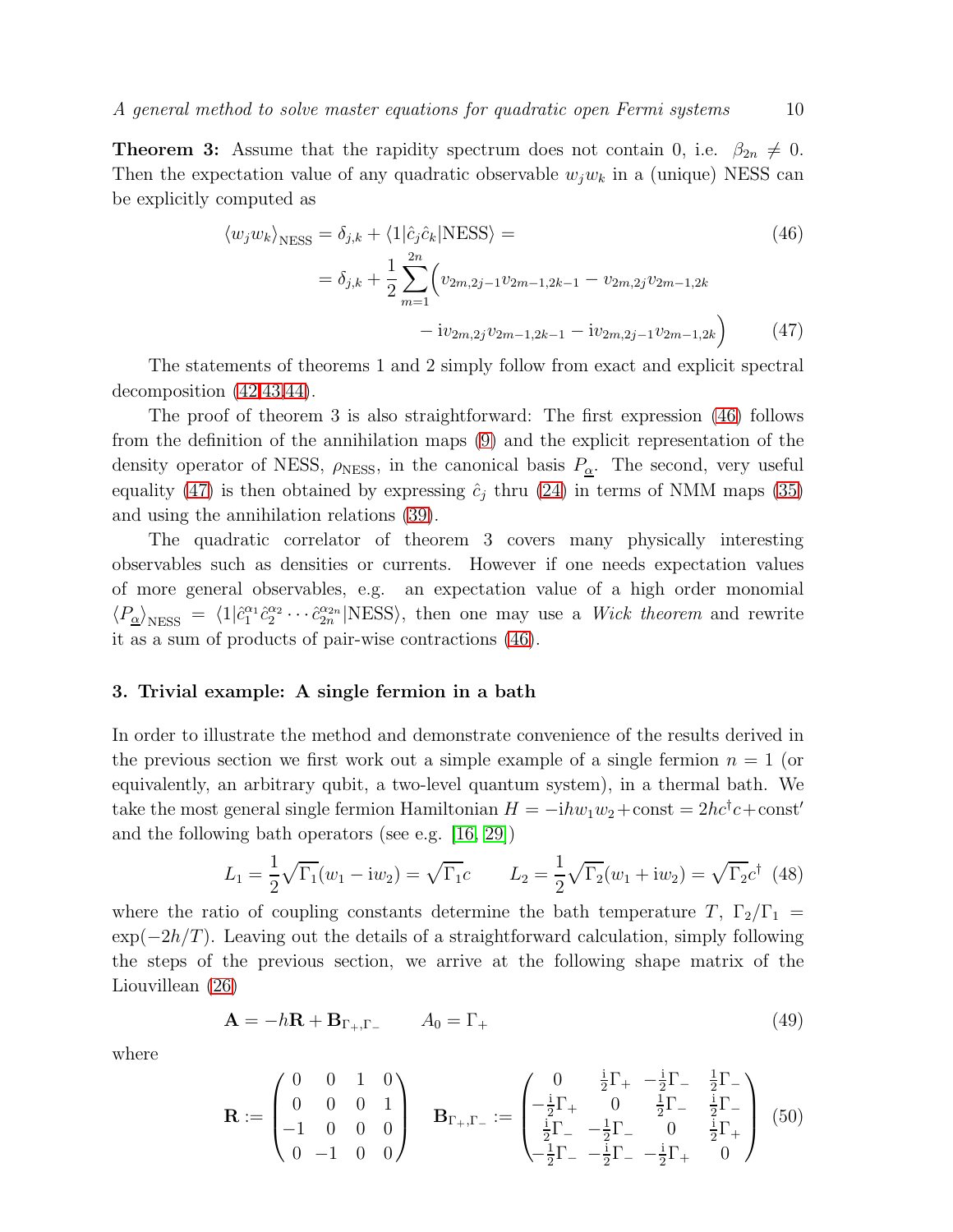and  $\Gamma_{\pm} := \Gamma_2 \pm \Gamma_1$ . Further, we compute NMM rapidities  $\beta_{1,2} = \frac{1}{2}$  $\frac{1}{2}\Gamma_+ \pm ih$  and the eigenvector matrix

$$
\mathbf{V} = \begin{pmatrix} \frac{\Gamma_{-}}{\Gamma_{+}} - 1 & \mathbf{i} \frac{\Gamma_{-}}{\Gamma_{+}} + \mathbf{i} & -\mathbf{i} \frac{\Gamma_{-}}{\Gamma_{+}} + \mathbf{i} & \frac{\Gamma_{-}}{\Gamma_{+}} + 1 \\ -\frac{1}{4} & -\frac{\mathbf{i}}{4} & -\frac{\mathbf{i}}{4} & \frac{1}{4} \\ \frac{\Gamma_{-}}{\Gamma_{+}} + 1 & \mathbf{i} \frac{\Gamma_{-}}{\Gamma_{+}} - \mathbf{i} & \mathbf{i} \frac{\Gamma_{-}}{\Gamma_{+}} + \mathbf{i} & -\frac{\Gamma_{-}}{\Gamma_{+}} + 1 \\ \frac{1}{4} & \frac{\mathbf{i}}{4} & -\frac{\mathbf{i}}{4} & \frac{1}{4} \end{pmatrix}
$$
(51)

Then, using theorem 3 we compute the expectation value of occupation number  $\langle c^{\dagger}c \rangle = \frac{1}{2} - \frac{1}{2}$  $\frac{1}{2}\langle w_1 w_2 \rangle = \Gamma_2/(\Gamma_1 + \Gamma_2)$  which is what we expect in canonical equilibrium.

#### <span id="page-10-0"></span>4. Non-trivial example: transport in quantum spin chains

Here we work out a physically more interesting example, namely we construct NESS for the magnetic and heat transport of a Heisenberg XY spin 1/2 chain, with arbitrary – either homogeneous or positionally dependent (e.g. disordered) – nearest neighbour interaction

<span id="page-10-1"></span>
$$
H = \sum_{m=1}^{n-1} \left( J_m^x \sigma_m^x \sigma_{m+1}^x + J_m^y \sigma_m^y \sigma_{m+1}^y \right) + \sum_{m=1}^n h_m \sigma_m^z \tag{52}
$$

which is coupled to *two* thermal/magnetic baths at the ends of the chain, generated by two pairs of canonical Lindblad operators [\[29\]](#page-23-9) (similar to [\(48\)](#page-9-2))

<span id="page-10-2"></span>
$$
L_1 = \frac{1}{2} \sqrt{\Gamma_1^L \sigma_1^-} \qquad L_3 = \frac{1}{2} \sqrt{\Gamma_1^R \sigma_n^-} L_2 = \frac{1}{2} \sqrt{\Gamma_2^L \sigma_1^+} \qquad L_4 = \frac{1}{2} \sqrt{\Gamma_2^R \sigma_n^+}
$$
(53)

where  $\sigma_m^{\pm} = \sigma_m^{\rm x} \pm i \sigma_m^{\rm y}$  and  $\Gamma_{1,2}^{\rm L,R}$  are positive coupling constants related to bath temperatures/magnetizations, for example if spins were non-interacting the bath temperatures  $T_{L,R}$  would be given with  $\Gamma_2^{L,R}/\Gamma_1^{L,R} = \exp(-2h_{1,n}/T_{L,R})$ .

Applying the inverse of Jordan-Wigner transformation [\(6\)](#page-2-4),  $\sigma_m^x = (-i)^{m-1} \prod_{j=1}^{2m-1} w_j$ ,  $\sigma_m^y = (-i)^{m-1} \left( \prod_{j=1}^{2m-2} w_j \right) w_{2m}$ , we rewrite [\(52](#page-10-1)[,53\)](#page-10-2) in terms of Majorana fermions

$$
H = -i \sum_{m=1}^{n-1} \left( J_m^x w_{2m} w_{2m+1} - J_m^y w_{2m-1} w_{2m+2} \right) - i \sum_{m=1}^n h_m w_{2m-1} w_{2m} \quad (54)
$$
  
\n
$$
L_1 = \frac{1}{2} \sqrt{\Gamma_1^L} (w_1 - iw_2) \qquad L_3 = -\frac{(-i)^n}{2} \sqrt{\Gamma_1^R} (w_{2n-1} - iw_{2n}) W
$$
  
\n
$$
L_2 = \frac{1}{2} \sqrt{\Gamma_2^L} (w_1 + iw_2) \qquad L_4 = -\frac{(-i)^n}{2} \sqrt{\Gamma_2^R} (w_{2n-1} + iw_{2n}) W \qquad (55)
$$

where  $W = w_1 w_2 \cdots w_{2n}$  is a Casimir operator which commutes with all the elements of the Clifford algebra generated by  $w_j$  and squares to unity  $W^2 = 1$ . Therefore, W does not affect the action of bath operators [\(15\)](#page-4-2) where  $L_{\mu}$  enter quadratically, so we find

$$
\hat{\mathcal{L}}_1 + \hat{\mathcal{L}}_2 = -\Gamma_+^{\text{L}}(\hat{c}_1^{\dagger} \hat{c}_1 + \hat{c}_2^{\dagger} \hat{c}_2) - 2i\Gamma_-^{\text{L}} \hat{c}_1^{\dagger} \hat{c}_2^{\dagger} \n\hat{\mathcal{L}}_3 + \hat{\mathcal{L}}_4 = -\Gamma_+^{\text{R}}(\hat{c}_{2n-1}^{\dagger} \hat{c}_{2n-1} + \hat{c}_{2n}^{\dagger} \hat{c}_{2n}) - 2i\Gamma_-^{\text{R}} \hat{c}_{2n-1}^{\dagger} \hat{c}_{2n}^{\dagger}
$$
\n(56)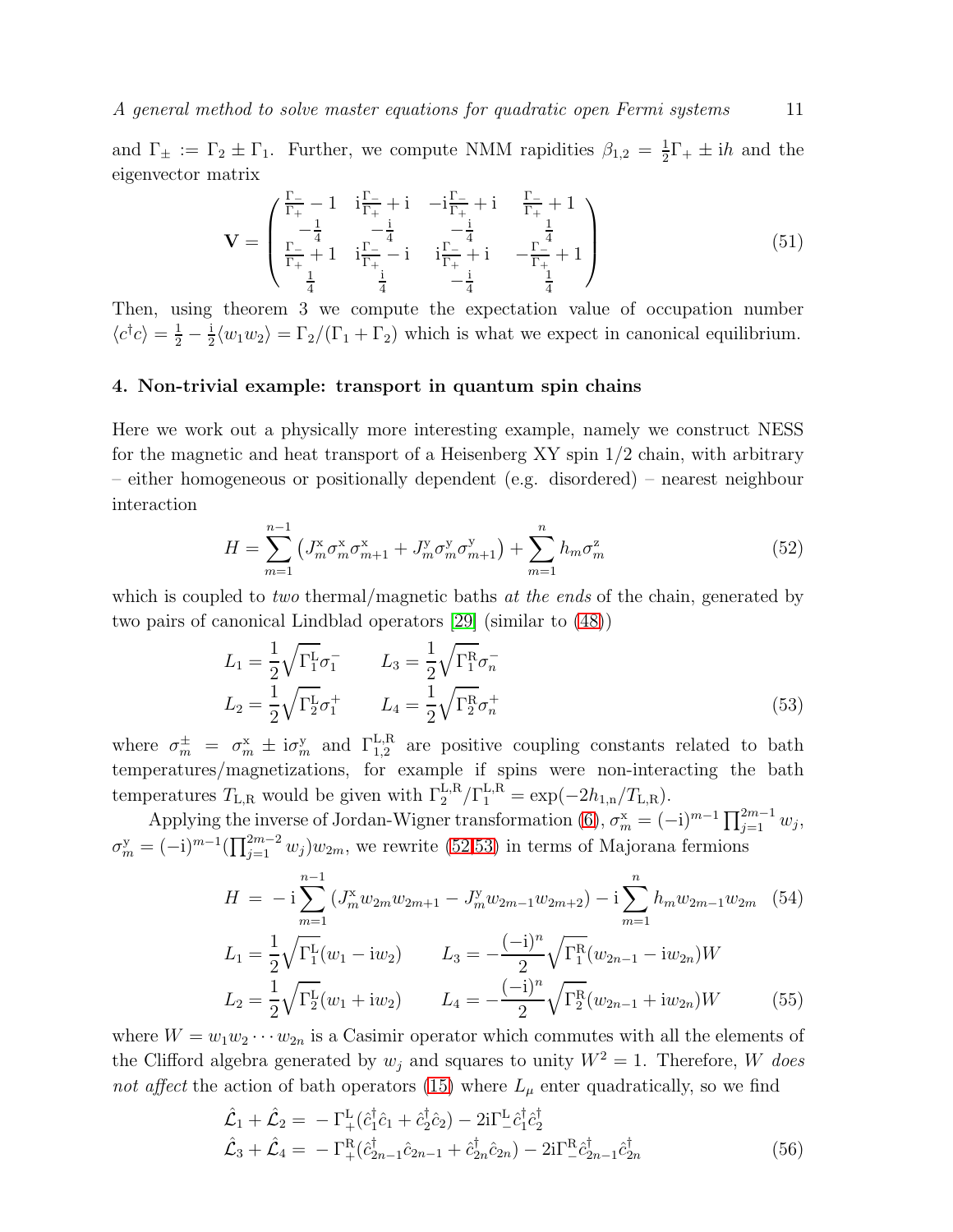leading to the bath shape matrix [\(50\)](#page-9-3) identical to the single fermion case [\(48\)](#page-9-2). Again, carefully following the steps of section [2,](#page-2-0) we derive the Liouvillean in the form [\(26\)](#page-5-2) with  $4n \times 4n$  shape matrix, which we write in a block tridiagonal form in terms of  $4 \times 4$ matrices as

<span id="page-11-0"></span>
$$
\mathbf{A} = \begin{pmatrix} \mathbf{B}_{L} - h_{1} \mathbf{R} & \mathbf{R}_{1} & \mathbf{0} & \cdots & \mathbf{0} \\ -\mathbf{R}_{1}^{T} & -h_{2} \mathbf{R} & \mathbf{R}_{2} & \cdots & \mathbf{0} \\ \mathbf{0} & -\mathbf{R}_{2}^{T} & -h_{3} \mathbf{R} & & \vdots \\ \vdots & \ddots & \ddots & \ddots & \mathbf{R}_{n-1} \\ \mathbf{0} & \mathbf{0} & \cdots & -\mathbf{R}_{n-1}^{T} & \mathbf{B}_{R} - h_{n} \mathbf{R} \end{pmatrix}
$$
(57)

and  $A_0 = \Gamma^{\text{L}}_+ + \Gamma^{\text{R}}_+,$  where  $B_{\text{L}} := B_{\Gamma^{\text{L}}_+, \Gamma^{\text{L}}_-}$ ,  $B_{\text{R}} := B_{\Gamma^{\text{R}}_+, \Gamma^{\text{R}}_-}$  (in terms of [\(50\)](#page-9-3)), with  $\Gamma_{\pm}^{\text{L,R}} := \Gamma_2^{\text{L,R}} \pm \Gamma_1^{\text{L,R}}$  $_1^{\text{L},\text{R}},$  and

$$
\mathbf{R}_m := \begin{pmatrix} 0 & 0 & J_m^y & 0 \\ 0 & 0 & 0 & J_m^y \\ -J_m^x & 0 & 0 & 0 \\ 0 & -J_m^x & 0 & 0 \end{pmatrix}
$$
 (58)

We are not able to perform a complete diagonalization of the antisymmetric matrix A [\(57\)](#page-11-0) of the general XY model analytically. For example, even in the spatially homogeneous case  $J_m^{x,y} \equiv J^{x,y}, h_m \equiv h$  it is not possible to proceed like in the classical harmonic oscillator chain where the corresponding matrix is a sum of a Toeplitz and a bordered matrix [\[30\]](#page-23-10). Namely, in our case A is a sum of a block Toeplitz and block bordered matrix and its explicit exact diagonalization remains an open problem. However, we stress that even relying on numerical diagonalization of A yielding a set of rapidities  $\beta_j$  and properly normalized eigenvector matrix **V**, represents a dramatic progress with respect to previously existing numerical methods which needed diagonalization of matrices which were exponentially large in  $n$ . We shall later derive some exact theoretical and analytical results, explaining results of exact numerical computations, in the special case of a homogeneous transverse Ising chain (subsection [4.1\)](#page-12-0), and the case of a disordered XY chain (subsection [4.2\)](#page-19-0) for which we shall relate NMM to the problem of Anderson localization in one dimension,

Let us continue by discussing transport observables in the spin chain whose expectation values in NESS are easy to calculate. Note that the bulk Hamiltonian [\(52\)](#page-10-1) can be written in terms of the two-body energy density operator

<span id="page-11-3"></span>
$$
H_m = -iJ_m^x w_{2m} w_{2m+1} + iJ_m^y w_{2m-1} w_{2m+2} - \frac{ih_m}{2} w_{2m-1} w_{2m} - \frac{ih_{m+1}}{2} w_{2m+1} w_{2m+2} \tag{59}
$$

as  $H = \sum_m H_m$ . One can derive the local energy current  $Q_m = i[H_m, H_{m+1}]$  from the continuity equation

<span id="page-11-1"></span>
$$
\left(\frac{d}{dt}\right)\left\langle H_m\right\rangle = \text{tr}\,H_m\frac{d\rho}{dt} = \left\langle \frac{i[H, H_m]\right\rangle = -\left\langle Q_m\right\rangle + \left\langle Q_{m-1}\right\rangle \tag{60}
$$

where  $Q_m := \mathrm{i}[H_m, H_{m+1}]$ 

<span id="page-11-2"></span>
$$
Q_m = 2i(2J_m^{\rm y}J_{m+1}^{\rm x}w_{2m-1}w_{2m+3} + 2J_m^{\rm x}J_{m+1}^{\rm y}w_{2m}w_{2m+4} -
$$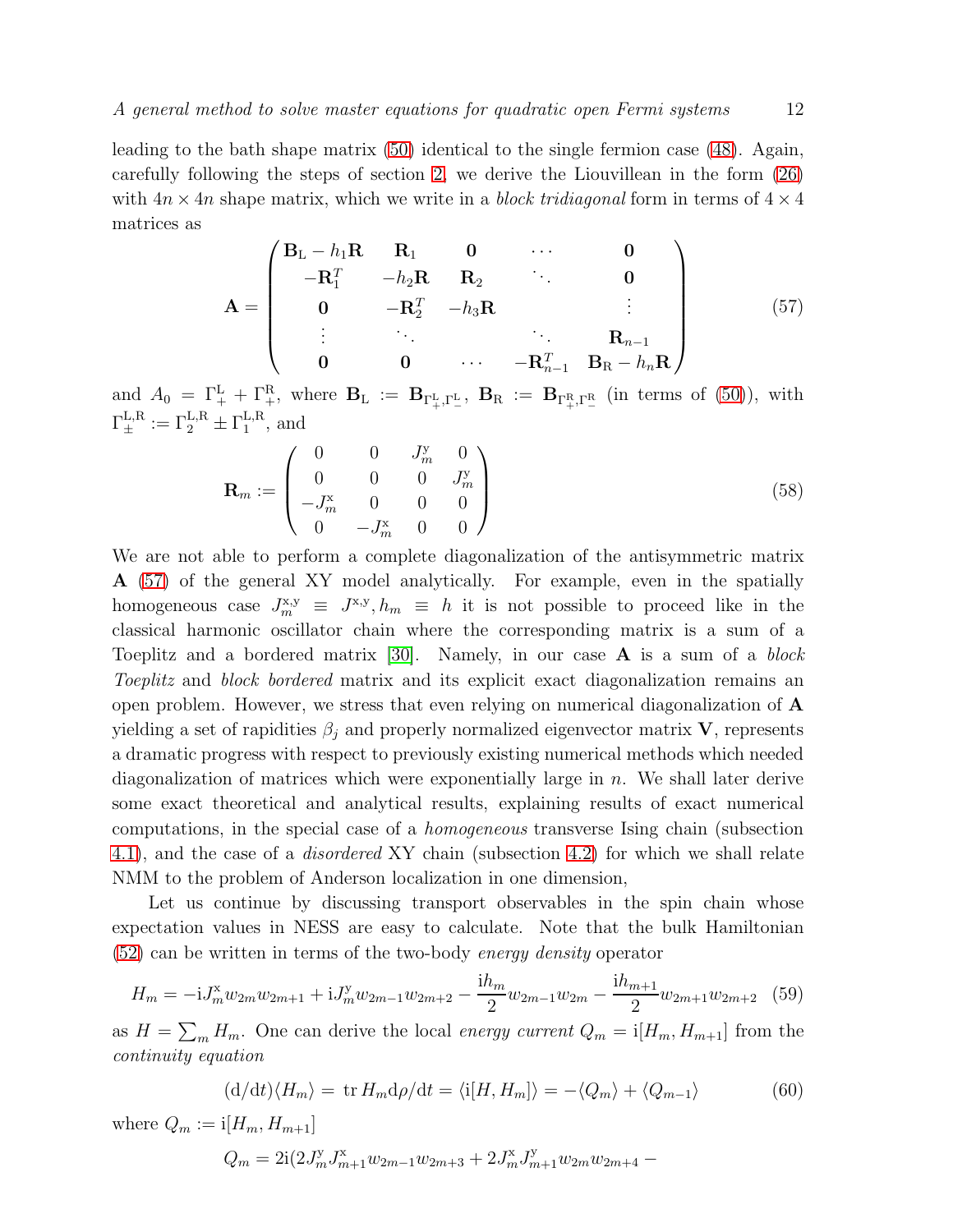A general method to solve master equations for quadratic open Fermi systems 13

$$
- J_m^{\mathbf{y}} h_{m+1} w_{2m-1} w_{2m+1} - J_m^{\mathbf{x}} h_{m+1} w_{2m} w_{2m+2} -- h_{m+1} J_{m+1}^{\mathbf{x}} w_{2m+1} w_{2m+3} - h_{m+1} J_{m+1}^{\mathbf{y}} w_{2m+2} w_{2m+4})
$$
(61)

The validity of the above continuity equation [\(60\)](#page-11-1) depends on two assumptions only: (i) All Lindblad operators  $L_{\mu}$  commute with the density  $H_m$  in the bulk,  $2 \leq m \leq n-2$ (second equality sign), and (ii)  $[H_m, H_{m'}] = 0$  if  $|m - m'| \ge 2$  (third equality sign).

Using eq. [\(47\)](#page-9-1) of theorem 3 we can now compute NESS expectation values of energy density  $H_m$  and energy current  $Q_m$ , and also of somewhat simpler spin density

<span id="page-12-6"></span>
$$
\sigma_m^z = -i w_{2m-1} w_{2m} \tag{62}
$$

and spin current

<span id="page-12-5"></span>
$$
S_m = \sigma_m^x \sigma_{m+1}^y - \sigma_m^y \sigma_{m+1}^x = -i w_{2m} w_{2m+2} - i w_{2m-1} w_{2m+1}
$$
(63)

which are all quadratic in  $w_j$ . Note, however, that the spin density satisfies continuity equation  $(d/dt)\langle \sigma_m^z \rangle = -\langle S_m \rangle + \langle S_{m-1} \rangle$  only in the isotropic case, when  $J_m^x \equiv J_m^y$ .

#### <span id="page-12-0"></span>4.1. Homogeneous transverse Ising chain

Here we limit our discussion to the spatially homogeneous case  $J_n^{x,y} \equiv J^{x,y}, h_n \equiv h$ . We shall show that in this case the eigenvalue problem

<span id="page-12-3"></span>
$$
\mathbf{A}\underline{v} = \beta \underline{v} \tag{64}
$$

for [\(57\)](#page-11-0) can be most easily and elegantly treated if formulated in terms of an abstract inelastic scattering problem in one dimension, with asymptotic solutions given in terms of free normal modes for the infinite translationally invariant chain  $v = (\ldots, u\xi^{m-1}, u\xi^m, u\xi^{m+1}, \ldots)^T$ , where  $\xi$  is a complex quasi-momentum (Bloch) parameter and  $\underline{u}$  is a 4-dimensional amplitude vector satisfying the condition

<span id="page-12-1"></span>
$$
(-\mathbf{R}_1^T \boldsymbol{\xi}^{-1} - h\mathbf{R} + \mathbf{R}_1 \boldsymbol{\xi} - \beta \mathbf{I}_4)\underline{\boldsymbol{u}} = 0
$$
\n(65)

and the baths playing the role of inelastic (absorbing) scatterers at the edges of a finite lattice. The 'elastic' (Hamiltonian) version of this trick has been used to compute temporal correlation functions in kicked Ising chain [\[31\]](#page-23-11).

The singularity condition for the free mode equation [\(65\)](#page-12-1) results, for a general homogeneous XY model, in eight *master bands* - different values of momenta  $\xi$  for each value of the spectral parameter (rapidity)  $β$ . In order to simplify the discussion - which will still get rather involved - we shall in the following restrict ourselves to the transverse Ising model  $J^x = J, J^y = 0$ . In this case we find just two master bands with simple dispersion relations

<span id="page-12-2"></span>
$$
\xi_{\pm}(\beta) = \frac{h^2 + J^2 + \beta^2 \pm \omega(\beta)}{2hJ} \quad \omega(\beta) := \sqrt{(h^2 + J^2 + \beta^2)^2 - (2hJ)^2} \tag{66}
$$

but each band is doubly-degenerate, since the corresponding amplitude problem [\(65\)](#page-12-1) has two linearly independent solutions

<span id="page-12-4"></span>
$$
\underline{u}_1^{\pm}(\beta) = \begin{pmatrix} -h(h^2 - J^2 + \beta^2 \pm \omega) \\ 0 \\ \beta(h^2 + J^2 + \beta^2 \pm \omega) \\ 0 \end{pmatrix} \quad \underline{u}_2^{\pm}(\beta) = \begin{pmatrix} 0 \\ -h(h^2 - J^2 + \beta^2 \pm \omega) \\ 0 \\ \beta(h^2 + J^2 + \beta^2) \pm \omega) \end{pmatrix} \tag{67}
$$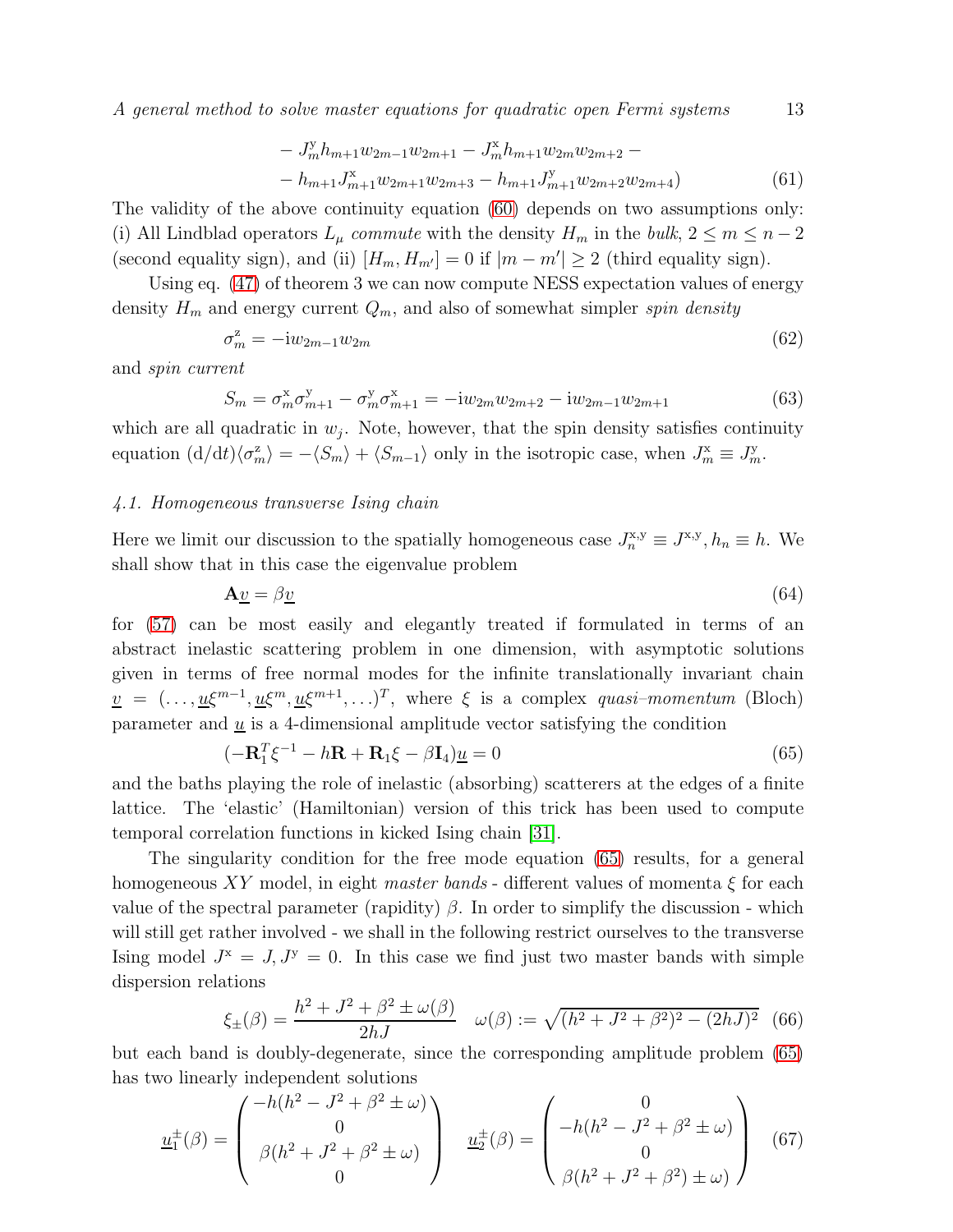Naively speaking,  $\xi$  represents left moving and  $\xi$  right moving free modes, each having two possible polarizations. Note that  $\xi_{-} \xi_{+} = 1$ . For a general complex  $\beta$  we shall choose the branch of square root  $\omega(\beta)$  [\(66\)](#page-12-2) for which  $|\xi_-| \leq 1$ . Let us now write the scattering problem on the left bath in terms of an ansatz

<span id="page-13-1"></span>
$$
\underline{v} = \begin{pmatrix} \underline{\psi_1} \underline{u_1} + \psi_2 \underline{u_2} + \psi_1^+ \underline{u_1} + \psi_2^+ \underline{u_2} \\ (\psi_1^- \underline{u_1} + \psi_2^- \underline{u_2}) \xi_- + (\psi_1^+ \underline{u_1}^+ + \psi_2^+ \underline{u_2}^+) \xi_+ \\ (\psi_1^- \underline{u_1} + \psi_2^- \underline{u_2}) \xi_-^2 + (\psi_1^+ \underline{u_1}^+ + \psi_2^+ \underline{u_2}^+) \xi_+^2 \\ \vdots \end{pmatrix} \tag{68}
$$

where  $\underline{u}_L$  represents a 4-dimensional vector of left-most eigenvector components,  $\psi_{1,2}^$ are the amplitudes of (known) incident free modes, and  $\psi_{1,2}^{+}$  are the amplitudes of the scattered, outgoing free modes. Plugging the scattering ansatz to the eigenproblem [\(64\)](#page-12-3), the first two rows of  $A(57)$  $A(57)$  result in 6 linearly independent equations for 6 unknowns  $\psi_{1,2}^+, \underline{u}_L$ . Eliminating four variables  $\underline{u}_L$  we finally arrive to the non-unitary  $2 \times 2$  S-matrix

<span id="page-13-2"></span>
$$
\begin{pmatrix} \psi_1^+ \\ \psi_2^+ \end{pmatrix} = \mathbf{S}^{\mathcal{L}} \begin{pmatrix} \psi_1^- \\ \psi_2^- \end{pmatrix} \tag{69}
$$

with

<span id="page-13-0"></span>
$$
S_{11}^{\text{L}} = \tau^{-1}\beta^2(-(\Gamma_+^{\text{L}})^4 + 4(\Gamma_+^{\text{L}})^2(\beta^2 - 3h^2) - 16h(hJ^2 + i\Gamma_-^{\text{L}}\omega))
$$
  
\n
$$
S_{12}^{\text{L}} = \tau^{-1}\beta((\Gamma_+^{\text{L}})^3 + 8i\Gamma_-^{\text{L}}h\beta + 4\Gamma_+^{\text{L}}(h^2 - \beta^2))(2i\omega)
$$
  
\n
$$
S_{21}^{\text{L}} = \tau^{-1}\beta((\Gamma_+^{\text{L}})^3 - 8i\Gamma_-^{\text{L}}h\beta + 4\Gamma_+^{\text{L}}(h^2 - \beta^2))(-2i\omega)
$$
  
\n
$$
S_{22}^{\text{L}} = \tau^{-1}\beta^2(-(\Gamma_+^{\text{L}})^4 + 4(\Gamma_+^{\text{L}})^2(\beta^2 - 3h^2) - 16h(hJ^2 - i\Gamma_-^{\text{L}}\omega))
$$
  
\n
$$
\tau := (\Gamma_+^{\text{L}})^4\beta^2 + 8\beta^2(h^4 + (J^2 + \beta^2)(J^2 + \beta^2 - \omega) + h^2(2\beta^2 - \omega))
$$
  
\n
$$
- 2(\Gamma_+^{\text{L}})^2(h^4 + J^4 + 3\beta^4 + J^2(2\beta^2 - \omega) - \beta^2\omega + h^2(\omega - 2J^2 - 4\beta^2))
$$

Similarly, one can solve the scattering problem from the *right* bath with the scattering ansatz

v = . . . (ψ + <sup>1</sup> u + <sup>1</sup> + ψ + <sup>2</sup> u + 2 )ξ −2 <sup>+</sup> + (ψ − <sup>1</sup> u − <sup>1</sup> + ψ − <sup>2</sup> u − 2 )ξ −2 − (ψ + <sup>1</sup> u + <sup>1</sup> + ψ + <sup>2</sup> u + 2 )ξ −1 <sup>+</sup> + (ψ − <sup>1</sup> u − <sup>1</sup> + ψ − <sup>2</sup> u − 2 )ξ −1 − ψ + <sup>1</sup> u + <sup>1</sup> + ψ + <sup>2</sup> u − <sup>2</sup> + ψ − <sup>1</sup> u − <sup>1</sup> + ψ − <sup>2</sup> u − 2 uR (71)

defining the right S-matrix

$$
\begin{pmatrix} \psi_1^- \\ \psi_2^- \end{pmatrix} = \mathbf{S}^{\mathrm{R}} \begin{pmatrix} \psi_1^+ \\ \psi_2^+ \end{pmatrix} \tag{72}
$$

Note that since the two directions of free modes [\(67\)](#page-12-4) do not have left-right symmetry an explicit expression for  $S<sup>R</sup>$  is considerably more complicated than [\(70\)](#page-13-0) and shall not be written out here. We shall now show that there exist two qualitatively different types of NMM - complex rapidities  $\beta$  solving [\(64\)](#page-12-3) for sufficiently *large n*.

First, we shall discuss the so called evanescent normal master modes. These are characterized with amplitudes [\(68\)](#page-13-1) which decay exponentially with the distance from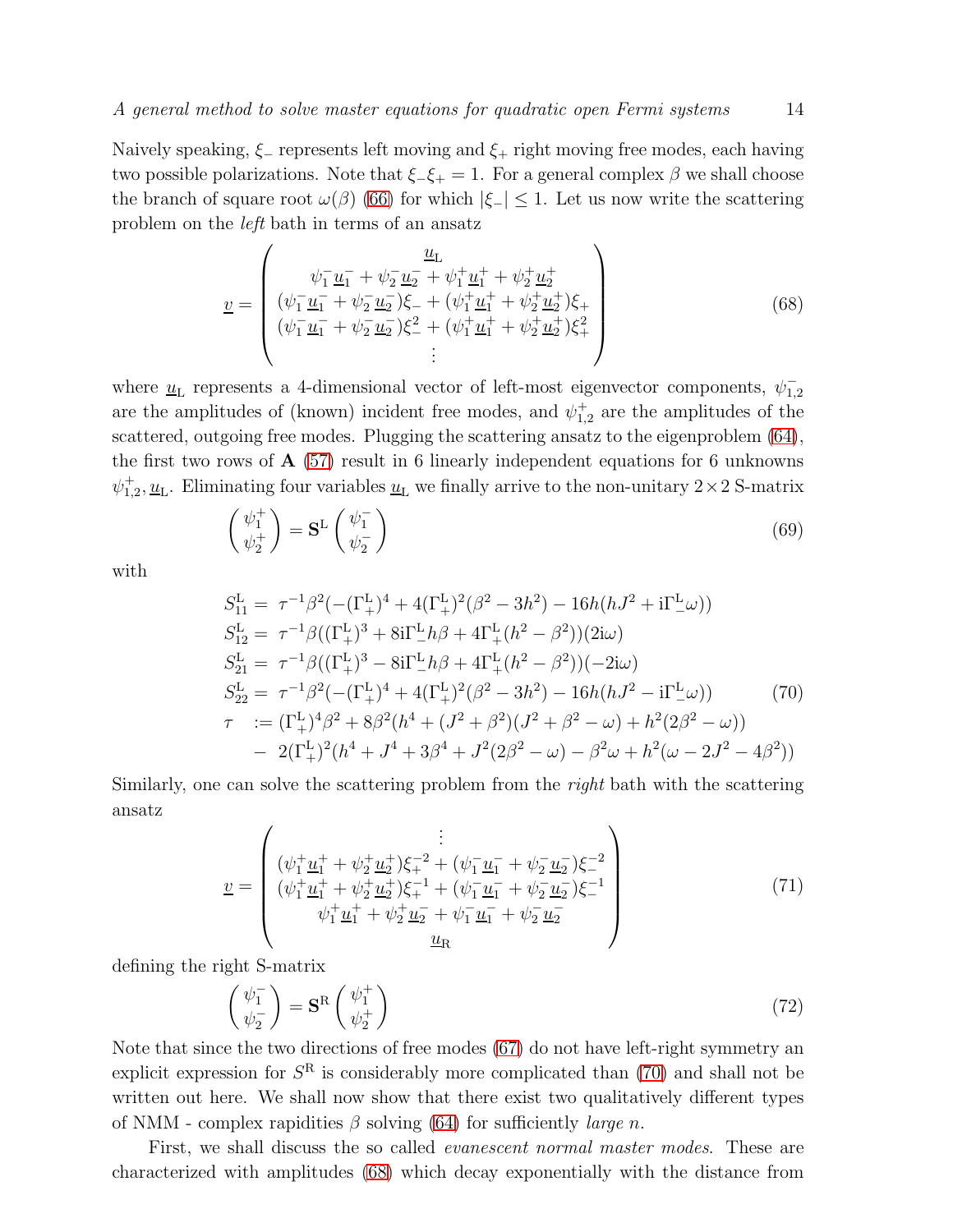

<span id="page-14-2"></span>**Figure 1.** Rapidities  $\beta_j$  (black dots) for a transverse Ising chain with  $J = 1.5, h = 1$ and bath couplings  $\Gamma_1^{\text{L}} = 1, \Gamma_2^{\text{L}} = 0.6, \Gamma_1^{\text{R}} = 1, \Gamma_2^{\text{R}} = 0.3$ , for three different sizes  $n = 6$ (upper),  $n = 30$  (middle), and  $n = 150$  (lower panel). Big blue/red dots indicate positions of evanescent rapidities (solutions of eq.[\(74\)](#page-15-0)) for the left/right bath.

– say the left – bath, so the other – the right boundary condition becomes physically irrelevant in the limit  $n \to \infty$ . Such solutions  $\psi_{1,2}^+ = 0$  of eq. [\(69\)](#page-13-2) exist exactly when the determinant of S-matrix vanishes det  $S<sup>L</sup> = 0$ . Using [\(70\)](#page-13-0) the determinant can be written as det  $S^{\mathcal{L}} = (\beta/\tau)^2 p^{\mathcal{L}}(\beta)$  where

<span id="page-14-1"></span>
$$
p^{\mathrm{L}}(\beta) = (\Gamma_{+}^{\mathrm{L}})^{8} \beta^{2} - 4(\Gamma_{+}^{\mathrm{L}})^{6} ((h^{2} - J^{2})^{2} + (2J^{2} - 4h^{2}) \beta^{2} + 3\beta^{4})
$$
  
\n
$$
- 16(\Gamma_{+}^{\mathrm{L}})^{4} (2h^{2}(h^{2} - J^{2})^{2} - (7h^{4} - 6h^{2}J^{2} + 2J^{4}) \beta^{2} + 4(h^{2} - J^{2}) \beta^{4} - 3\beta^{6})
$$
  
\n
$$
- 64(\Gamma_{+}^{\mathrm{L}})^{2} (h^{4}(h^{2} - J^{2})^{2} - 2h^{2}J^{4}\beta^{2} - (2h^{4} + 4h^{2}J^{2} - J^{4}) \beta^{4} + 2J^{2}\beta^{6} + \beta^{8})
$$
  
\n
$$
+ 256h^{4}J^{4}\beta^{2}
$$
 (73)

<span id="page-14-0"></span> $\P$  Trivial zero  $\beta = 0$  of course does not represent a physical solution since then the whole S-matrix [\(70\)](#page-13-0) vanishes.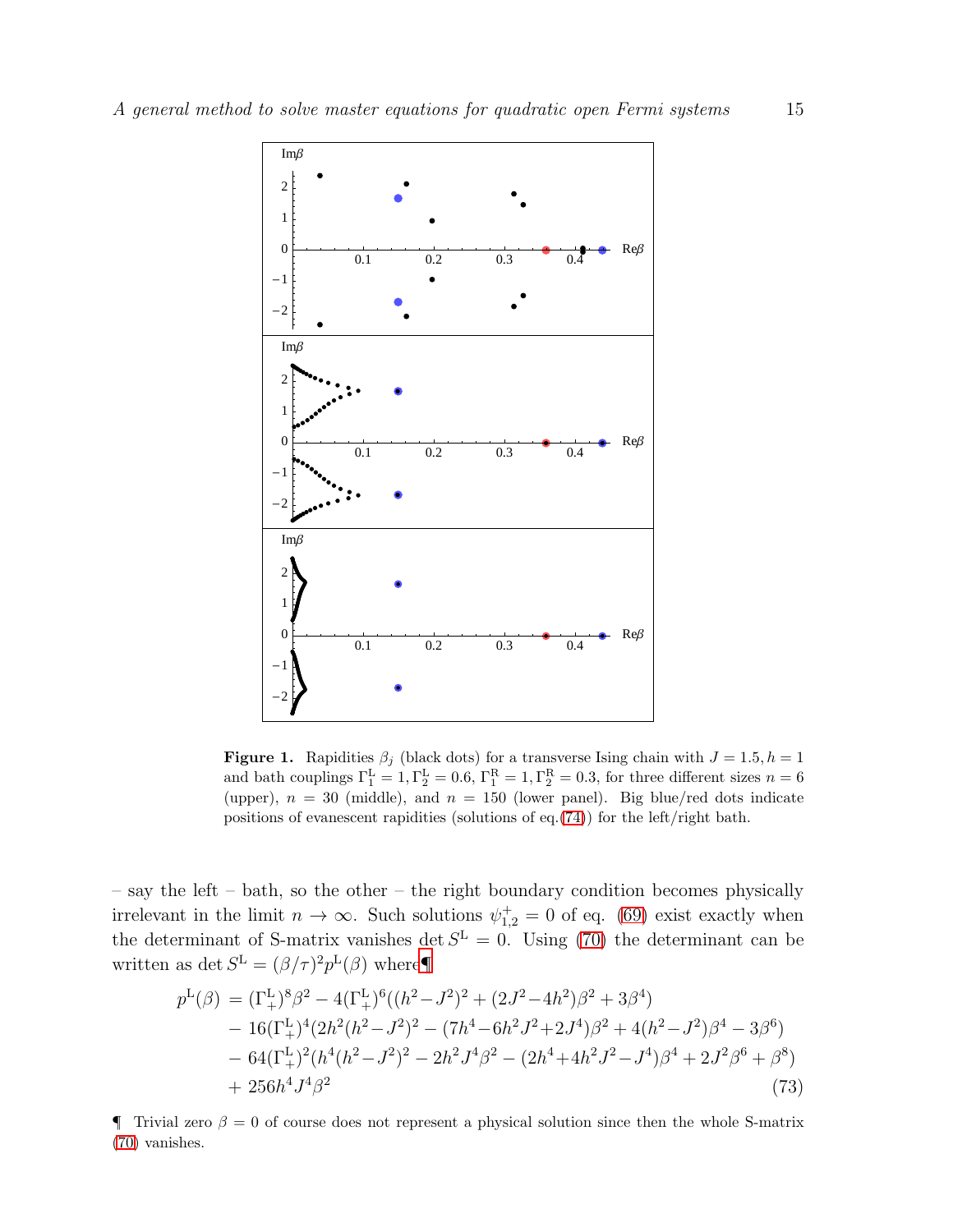Thus, for sufficiently large spin chains we find at most four NMM whose rapidities are given as the roots of 4-th order polynomial in  $\beta^2$ 

<span id="page-15-0"></span>
$$
p^{\mathcal{L}}(\beta_{\text{evan}}) = 0 \tag{74}
$$

that are not simultaneously zeroes of  $\tau(\beta)$ . Clearly, such NMM asymptotically do not depend on the chain size  $n$ . In addition, we find evanescent NMM corresponding to the right bath simply by replacing  $\Gamma^{\text{L}}_{+}$  by  $\Gamma^{\text{R}}_{+}$  in [\(74,](#page-15-0)[73\)](#page-14-1). In fig. [1](#page-14-2) we compare evanescent rapidities computed from eq. [\(74\)](#page-15-0) to numerically calculated spectrum of A, at several different sizes n, for a typical case of transverse Ising chain,  $J = 1.5, h = 1.0$ , strongly coupled to two baths at considerably different temperatures,  $\Gamma_1^{\text{L}} = 1, \Gamma_2^{\text{L}} = 0.6$ ,  $\Gamma_1^{\rm R} = 1, \Gamma_2^{\rm R} = 0.3$  Note that the same parameter values will be used for numerical demonstrations throughout this subsection.

Second, we shall discuss the other extreme of soft normal master modes with rapidities that are closest to the imaginary axis, and thus determining the spectral gap of the Liouvillean and relaxation time to NESS. Composing the scattering from the two baths with the free propagation along the chain (back and forth) we arrive at the general secular equation for the eigenvalue problem  $(64)$  in terms of a  $2 \times 2$  determinant

<span id="page-15-1"></span>
$$
\det(\xi_+^{2(n-3)}\mathbf{S}^{\mathrm{R}}\mathbf{S}^{\mathrm{L}} - \mathbf{I}_2) = 0\tag{75}
$$

In the absence of the baths,  $\Gamma_{\pm}^{L,R} = 0$ , the solutions of the above problem exist only for real quasi-momenta, namely  $\xi_{\pm} = \exp(\pm i\vartheta), \vartheta \in \mathbb{R}$ . For such extended master modes the local coupling to the baths can be considered as a small perturbation, thus only slightly perturbing the Bloch-like bands  $\beta(e^{i\theta}) = \pm i\varepsilon(\theta)$  with 'energy'

$$
\varepsilon(\vartheta) = \sqrt{h^2 + J^2 - 2|hJ|\cos\vartheta} \tag{76}
$$

The softest NMM, namely the one for which the coupling to the baths is expected to be the weakest, should have nearly nodes at the ends of the chain, i.e.  $\vartheta \approx \pi/n$ , or  $\vartheta \approx \pi + \pi/n$ , and should thus lie near the band edges  $\pm i|h| \pm i|J|$  (see fig. [1\)](#page-14-2). In the following we shall focus our calculation on the band edge  $\beta^* = i(|h| + |J|)$  which, as can be checked aposteriori by a straightforward but tedious calculation, always gives smaller real part of the rapidity than the lower edge  $i(|h| - |J|)$ , and hence really determines the gap of the Liouvillean. So we write

$$
\beta = i(|h| + |J|) + z \tag{77}
$$

where  $z \in \mathbb{C}$  is a small parameter, and expand the S-matrices around the band edge

<span id="page-15-2"></span>
$$
\mathbf{S}^{\mathrm{L,R}} = -\mathbf{I}_2 + \frac{4g}{\eta^{\mathrm{L,R}}} \mathbf{Z}^{\mathrm{L,R}} \sqrt{-iz} + \mathcal{O}(|z|)
$$
\n(78)

where 
$$
g := \sqrt{\frac{|hJ|}{2(|h|+|J|)}}, \eta^{\text{L,R}} := (\Gamma_+^{\text{L,R}})^4 + 4(\Gamma_+^{\text{L,R}})^2(4h^2 + 2|hJ| + J^2) + 16h^2J^2
$$
 and  
\n
$$
Z_{11}^{\text{L}} = 4|h|(\Gamma_+^{\text{L}})^2 + 16|h|(|h| + |J|)(|J| - i\Gamma_-^{\text{L}})
$$
\n
$$
Z_{12}^{\text{L}} = -2(\Gamma_+^{\text{L}})^3 - 16\Gamma_-^{\text{L}}|h|(|h| + |J|) - 8(2h^2 + 2|hJ| + J^2)
$$
\n
$$
Z_{21}^{\text{L}} = +2(\Gamma_+^{\text{L}})^3 - 16\Gamma_-^{\text{L}}|h|(|h| + |J|) + 8(2h^2 + 2|hJ| + J^2)
$$
\n
$$
Z_{22}^{\text{L}} = 4|h|(\Gamma_+^{\text{L}})^2 + 16|h|(|h| + |J|)(|J| + i\Gamma_-^{\text{L}})
$$
\n(79)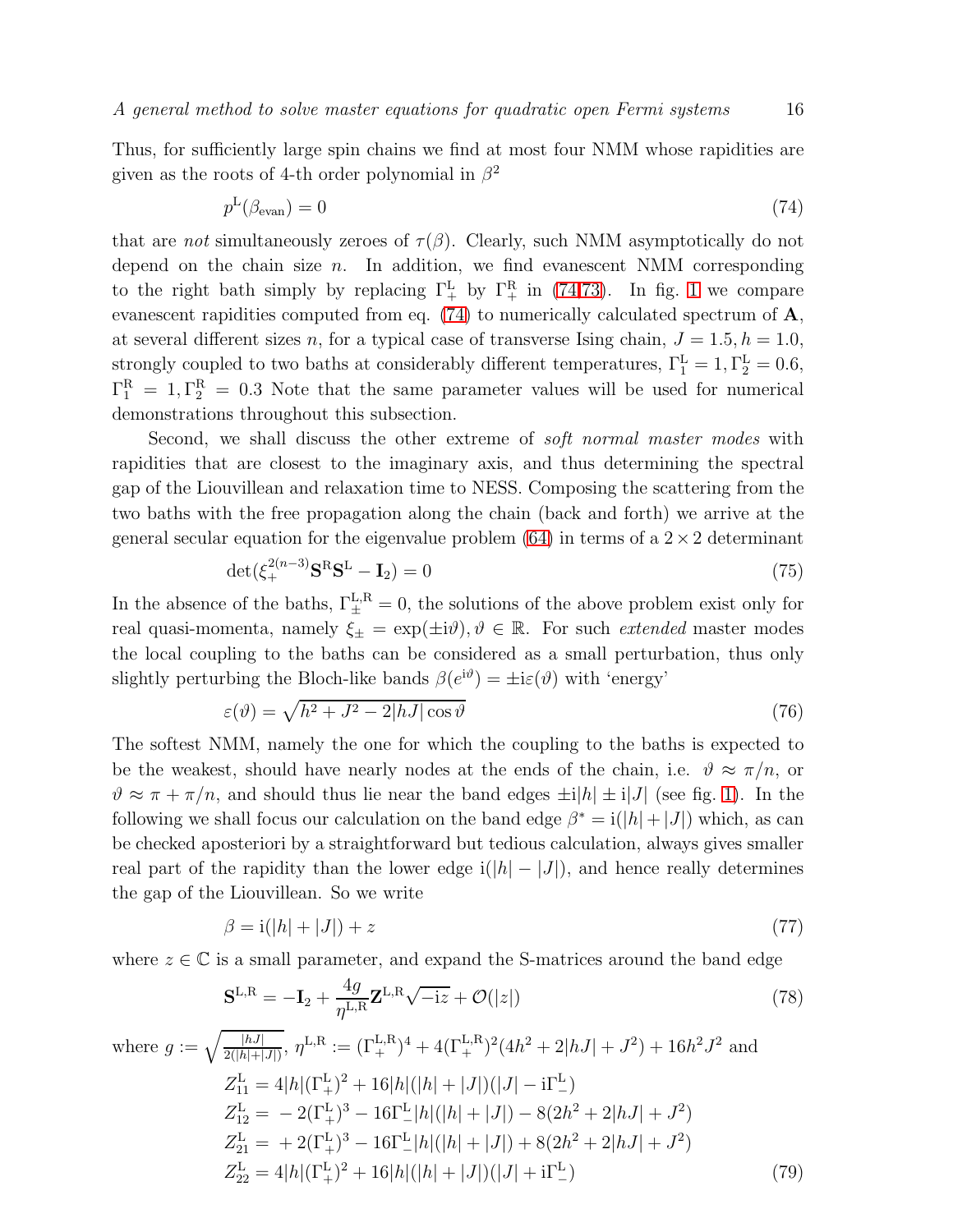and

$$
Z_{11}^{R} = (\Gamma_{+}^{R})^{4} (2|h| + |J|) + 4(\Gamma_{+}^{R})^{2} (8|h|^{3} + 9h^{2}|J| + 4|h|J^{2} + |J|^{3})
$$
  
+  $16h^{2}|J|(|J| (3|h| + 2|J|) - i\Gamma_{-}^{R} (|h| + |J|))$   

$$
Z_{12}^{R} = -2(\Gamma_{+}^{R})^{3} - 16\Gamma_{-}^{R}|h|(|h| + |J|) - 8(2h^{2} + 2|hJ| + J^{2})
$$
  

$$
Z_{21}^{R} = +2(\Gamma_{+}^{R})^{3} - 16\Gamma_{-}^{R}|h|(|h| + |J|) + 8(2h^{2} + 2|hJ| + J^{2})
$$
  

$$
Z_{22}^{R} = (\Gamma_{+}^{R})^{4} (2|h| + |J|) + 4(\Gamma_{+}^{R})^{2} (8|h|^{3} + 9h^{2}|J| + 4|h|J^{2} + |J|^{3})
$$
  
+  $16h^{2}|J|(|J| (3|h| + 2|J|) + i\Gamma_{-}^{R}(|h| + |J|))$  (80)

Next we expand  $\xi_{+}$  [\(66\)](#page-12-2) in z, yielding

<span id="page-16-0"></span>
$$
\xi_{+} = -1 - g^{-1}\sqrt{-iz} + \mathcal{O}(|z|)
$$
\n(81)

and so the free propagator in [\(75\)](#page-15-1) can be written as

<span id="page-16-1"></span>
$$
\xi_{+}^{2(n-3)} = \exp(2ng^{-1}\sqrt{-iz}) + \mathcal{O}(|z|). \tag{82}
$$

In eqs. [\(78,](#page-15-2)[81,](#page-16-0)[82\)](#page-16-1) the branch cut along the negative real axis has been chosen for  $\sqrt{-iz}$ . Since the product of S-matrices in [\(75\)](#page-15-1) is near identity, the free propagator should be near one as well, hence  $2ng^{-1}\sqrt{-iz}$  should be near  $2\pi i$ . Let us define  $z_0$  by setting  $2ng^{-1}\sqrt{-iz_0} = 2\pi i$ , so

$$
z_0 = -i\pi^2 g^2 n^{-2} \tag{83}
$$

and write  $z = z_0(1 + y)$  where  $|y| \ll 1$  is another small complex parameter. However, since  $z_0$  is purely imaginary, we need to compute a small but non-vanishing y which will, in the leading order in n, solve  $(75)$  since the real part of the soft mode's rapidity is determined as

<span id="page-16-2"></span>
$$
\operatorname{Re}\beta = \operatorname{Re} z_0 y = \pi^2 g^2 n^{-2} \operatorname{Im} y \tag{84}
$$

Now, writing  $\sqrt{-iz} = \sqrt{-iz_0}\sqrt{1+y} = i\pi g n^{-1}(1+y/2-y^2/8) + \mathcal{O}(y^3)$  in [\(78](#page-15-2)[,82\)](#page-16-1), plugging all that to eq. [\(75\)](#page-15-1) and computing to order  $\mathcal{O}(n^{-2})$ , noting that  $\mathcal{O}(|z|) = \mathcal{O}(n^{-2})$ , we arrive to a simple quadratic equation for y, whose solution, plugged to [\(84\)](#page-16-2), gives the final result, namely the sectral gap of Liouvillean  $\Delta = 2 \text{Re } \beta$ 

<span id="page-16-3"></span>
$$
\Delta = \frac{(2\pi hJ)^2}{(|h| + |J|)^2} \frac{\Delta_1}{\Delta_2} n^{-3} + \mathcal{O}(n^{-4})
$$
\n
$$
\Delta_1 := 64(\Gamma_+^{\text{L}} + \Gamma_+^{\text{R}})h^2 J^2 (2h^2 + 2|hJ| + J^2)
$$
\n
$$
+ 16((\Gamma_+^{\text{L}})^3 + (\Gamma_+^{\text{R}})^3)h^2 J^2
$$
\n
$$
+ 16\Gamma_+^{\text{L}} \Gamma_+^{\text{R}} (\Gamma_+^{\text{L}} + \Gamma_+^{\text{R}}) (2h^2 + 2|hJ| + J^2) (4h^2 + 2|hJ| + J^2)
$$
\n
$$
+ 4\Gamma_+^{\text{L}} \Gamma_+^{\text{R}} ((\Gamma_+^{\text{L}})^3 + (\Gamma_+^{\text{L}})^2 \Gamma_+^{\text{R}} + \Gamma_+^{\text{L}} (\Gamma_+^{\text{R}})^2 + (\Gamma_+^{\text{R}})^3) (2h^2 + 2|hJ| + J^2)
$$
\n
$$
+ (\Gamma_+^{\text{L}} \Gamma_+^{\text{R}})^3 (\Gamma_+^{\text{L}} + \Gamma_+^{\text{R}})
$$
\n
$$
\Delta_2 := ((\Gamma_+^{\text{L}})^4 + 4(\Gamma_+^{\text{L}})^2 (4h^2 + 2|hJ| + J^2) + 16h^2 J^2)
$$
\n
$$
\times ((\Gamma_+^{\text{R}})^4 + 4(\Gamma_+^{\text{R}})^2 (4h^2 + 2|hJ| + J^2) + 16h^2 J^2)
$$

In fig. [\(2\)](#page-17-0) we compare this analytical result to exact numerical calculations of the eigenvalue of A with minimal real part, confirming both, its precise numerical value and that the relative scaling of the next order correction is indeed  $\mathcal{O}(n^{-1})$ .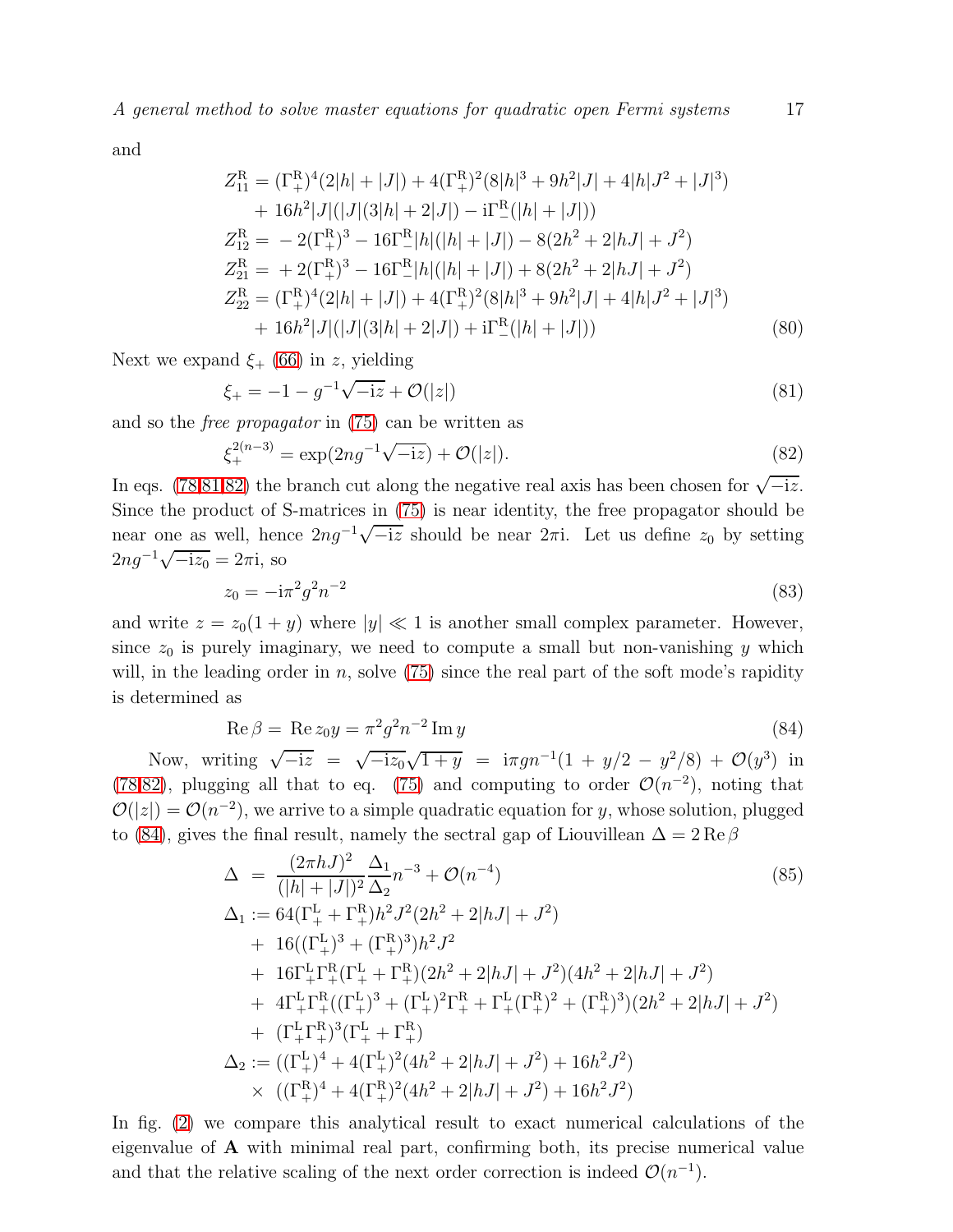

<span id="page-17-0"></span>Figure 2. Spectral gap  $\Delta$  times a third power of the chain length n for a transverse Ising chain with  $J = 1.5, h = 1$  and bath couplings  $\Gamma_1^{\text{L}} = 1, \Gamma_2^{\text{L}} = 0.6, \Gamma_1^{\text{R}} = 1, \Gamma_2^{\text{R}} = 0.3$ . Thin horizontal line indicates the theoretical asymptotic value [\(85\)](#page-16-3). In the inset we show deviation from asymptotic constant value of  $\Delta n^3$  in log-log scale and demonstrate that it decays as  $\propto n^{-1}$  (thin line).



<span id="page-17-1"></span>**Figure 3.** Complete spectrum of  $2^{12}$  complex eigenvalues of Liouvillean for a transverse Ising chain with  $n = 6$  spins and  $J = 1.5, h = 1$  and bath couplings  $\Gamma_1^{\text{L}} = 1, \Gamma_2^{\text{L}} = 0.6, \Gamma_1^{\text{R}} = 1, \Gamma_2^{\text{R}} = 0.3$  (the case of the upper panel of fig. [1\)](#page-14-2).

Note that, interestingly, both main analytical results of this subsection, namely evanescent and soft mode rapidities do not depend on  $\Gamma_{-}^{L,R}$ . Physically speaking, they only depend on the effective strengths of the bath couplings and not on the temperatures.

We end this subsection by presenting some further numerical results on heat transport in the open transverse Ising chain in the Lindblad form. In fig. [3](#page-17-1) we demonstrate expression [\(42\)](#page-8-0) for constructing the full spectrum of the Liouvillean in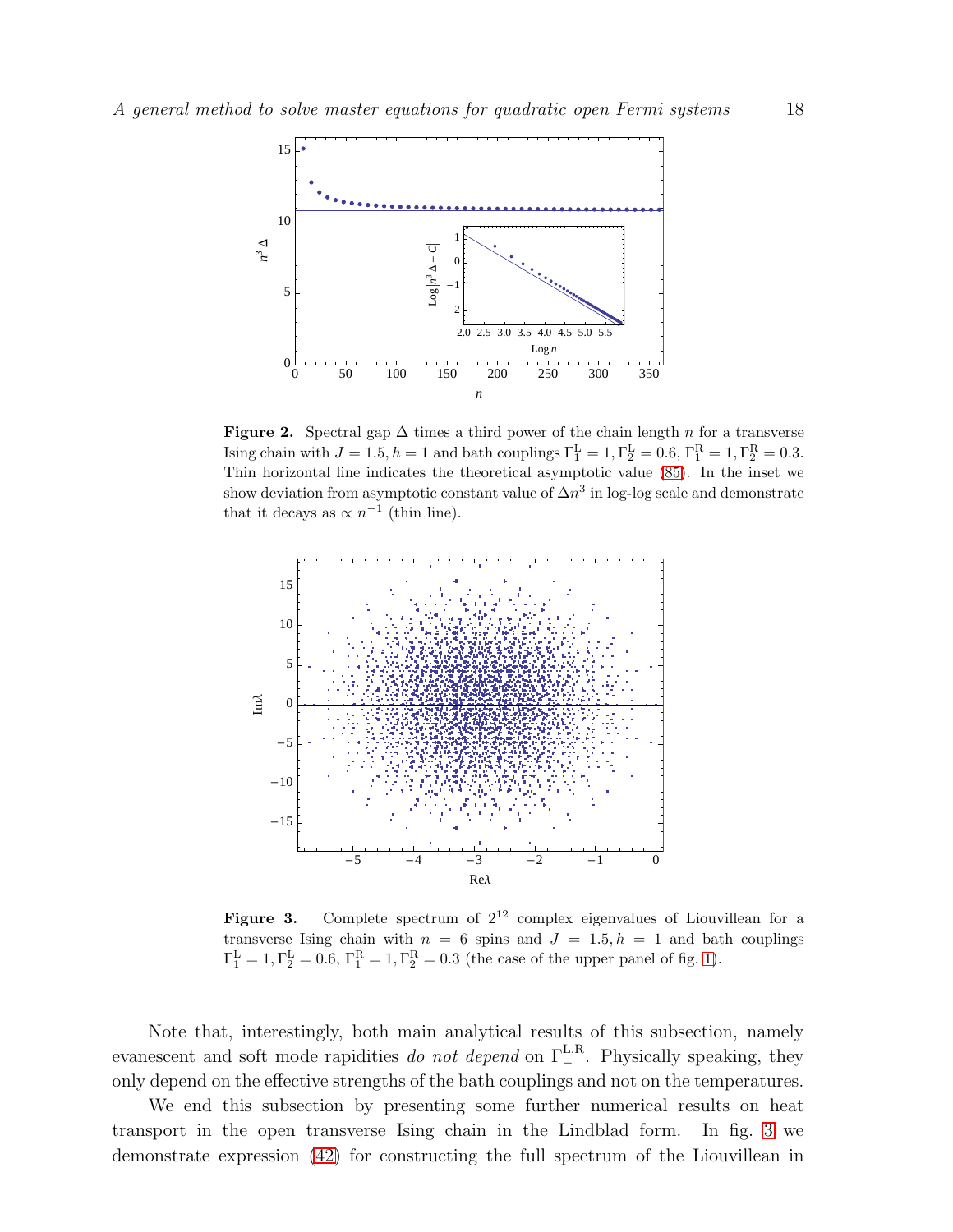

<span id="page-18-0"></span>Figure 4. Energy current (upper/blue points), and average spin current (lower/red points), versus chain length n for a transverse Ising chain with  $J = 1.5, h = 1$  and bath couplings  $\Gamma_1^{\text{L}} = 1, \Gamma_2^{\text{L}} = 0.6, \Gamma_1^{\text{R}} = 1, \Gamma_2^{\text{R}} = 0.3.$ 



<span id="page-18-1"></span>Figure 5. Energy density profile (lower, blue points), and spin density profile (upper, red points), for a transverse Ising chain of  $n = 80$  spins with  $J = 1.5, h = 1$ and bath couplings  $\Gamma_1^L = 1, \Gamma_2^L = 0.6, \Gamma_1^R = 1, \Gamma_2^R = 0.3.$  The insets display logarithm of the difference to the bulk values  $\delta H_m := |\langle H_m \rangle - H_{\text{bulk}}|$  (blue points),  $\delta\sigma_m^z := |\langle \sigma_m^z \rangle - \sigma_{\text{bulk}}^z|$  (red points) in comparison with  $\pm (4\log \xi -)m + \text{const}$  with quasi-momentum  $\xi = 0.584692$  corresponding [\(66\)](#page-12-2) to the leading evanescent rapidity  $\beta_{\text{evan}} = 0.438739$  (full lines).

terms of a set of rapidities, for a short chain. In fig. [4](#page-18-0) we demonstrate eq. [\(47\)](#page-9-1) of Theorem 3 by computing the energy current  $Q_m$  [\(61\)](#page-11-2), and the average spin current  $S=\frac{1}{n-1}$  $\frac{1}{n-1} \sum_{m=1}^{n-1} S_m$  [\(63\)](#page-12-5) in NESS of a typical transverse Ising chain. Numerical results give a clear indication of *ballistic transport*  $\langle Q \rangle = \mathcal{O}(n^0), \langle S \rangle = \mathcal{O}(n^0)$ , however its rigorous proof and analytical calculation of the currents would require full control over the complete set of NMM which is at present not available. In fig. [5](#page-18-1) we plot the energy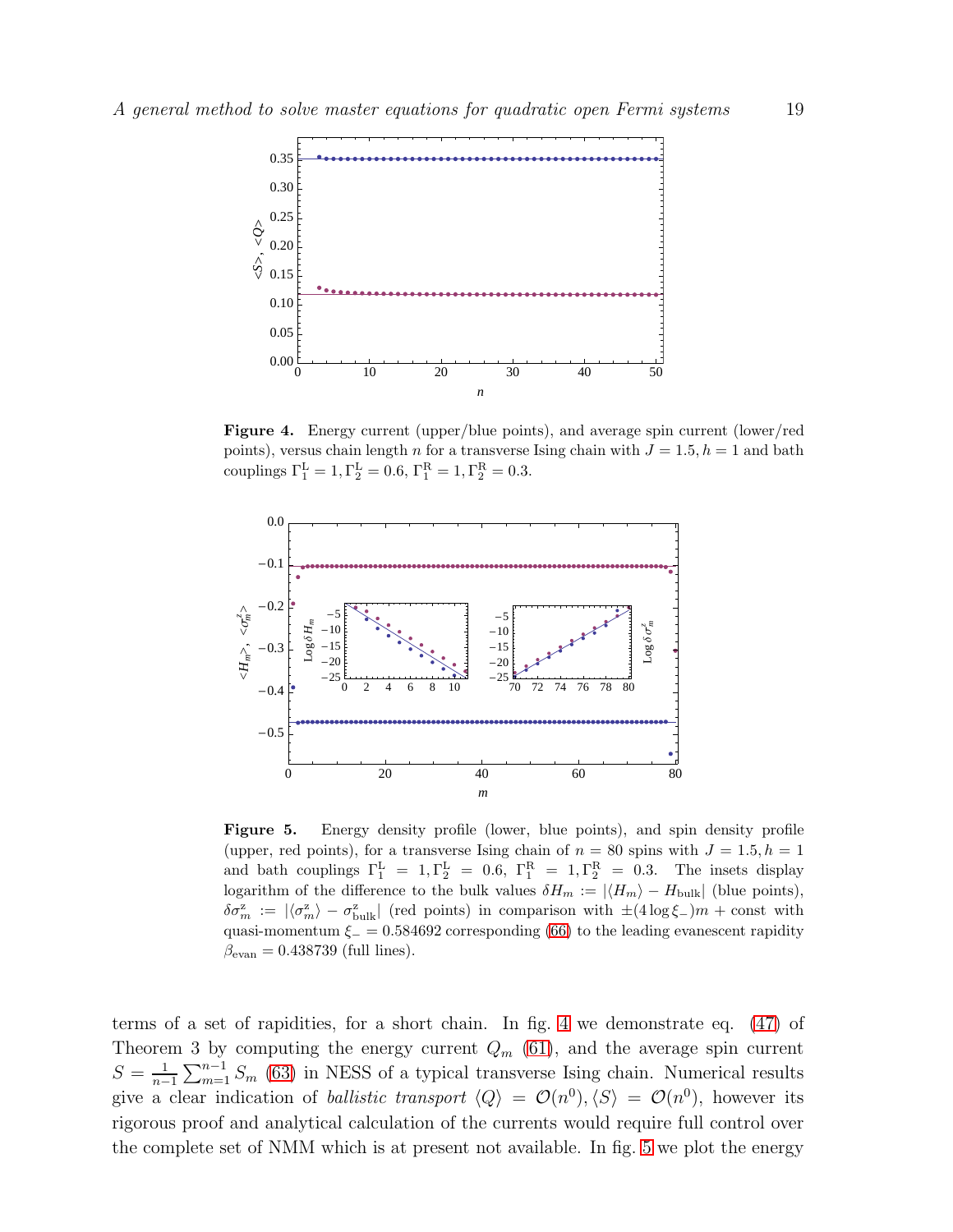

<span id="page-19-1"></span>**Figure 6.** Average Liouvillean spectral gap  $\langle \Delta \rangle$  versus the chain length n for disordered XY models: (i)  $J_m^x = 0.5, J_m^y = 0, h_m \in [1, 2]$  (transverse Ising with field disorder, blue points), (ii)  $J_m^{\mathbf{x}} \in [0.5, 2], J_m^{\mathbf{y}} = 0, h_m = 1$  (transverse Ising with interaction disorder, red points), (iii)  $J_m^x \in [0.5, 1], J_m^y \in [0.5, 1], h_m = 1$  (XY with interaction disorder, golden points), all for bath couplings  $\Gamma_1^{\text{L}} = 1, \Gamma_2^{\text{L}} = 0.6$ ,  $\Gamma_1^{\rm R} = 1, \Gamma_2^{\rm R} = 0.3$ . Full lines indicate exponential fits to right halves of data. Averaging is performed over 2000 disorder realizations.

density [\(59\)](#page-11-3) and spin density [\(62\)](#page-12-6) profiles in NESS. Again, we note flat profiles in the bulk of the chain,  $m, n - m \gg 1$ , with exponential falloff due to adjustment to the non-equilibrium bath values. Since the densities can be written, by means of [\(47\)](#page-9-1), as 4−point functions in NMM components, the leading falloff exponents of the profile  $|\langle H_m \rangle - H_{\text{bulk}}| \sim |\xi_-|^{4m}$  is given by the quasi-momentum  $\xi_-$  [\(66\)](#page-12-2) corresponding to the maximal evanescent rapidity  $\beta_{\text{evan}}$  [\(74\)](#page-15-0).

#### <span id="page-19-0"></span>4.2. Disordered XY chain

In this subsection we treat the opposite extreme, a disordered XY chain [\(52\)](#page-10-1) where three sets of physical parameters are chosen as random uncorrelated variables from uniform distributions on the intervals,  $J_m^{\mathbf{x}} \in [J_{\min}^{\mathbf{x}}, J_{\max}^{\mathbf{x}}], J_m^{\mathbf{y}} \in [J_{\min}^{\mathbf{y}}, J_{\max}^{\mathbf{y}}], h_m \in [h_{\min}, h_{\max}].$ Clearly, the eigenvalue problem [\(64\)](#page-12-3) for the matrix [\(57\)](#page-11-0) then becomes equivalent to the Anderson tight-binding problem in one dimension for a quantum particle with a 4−level internal degree of freedom. We do not pursue any theoretical analysis of this problem here, but merely state that numerical investigations indicate existence of exponential localization of all eigenvectors (or normal master modes) for disorder of any strength in anyone of system's parameters.

With the picture of localization of NMM in mind, the effect of the couplings to the heat baths at the chain's ends on quantum transport can be predicted by theoretical arguments (see [\[32\]](#page-23-12) for a review of related studies): The spectral gap of the Liouvillean should be exponentially small  $\Delta \sim \exp(-n/\ell)$  where  $\ell$  is the localization length of NMM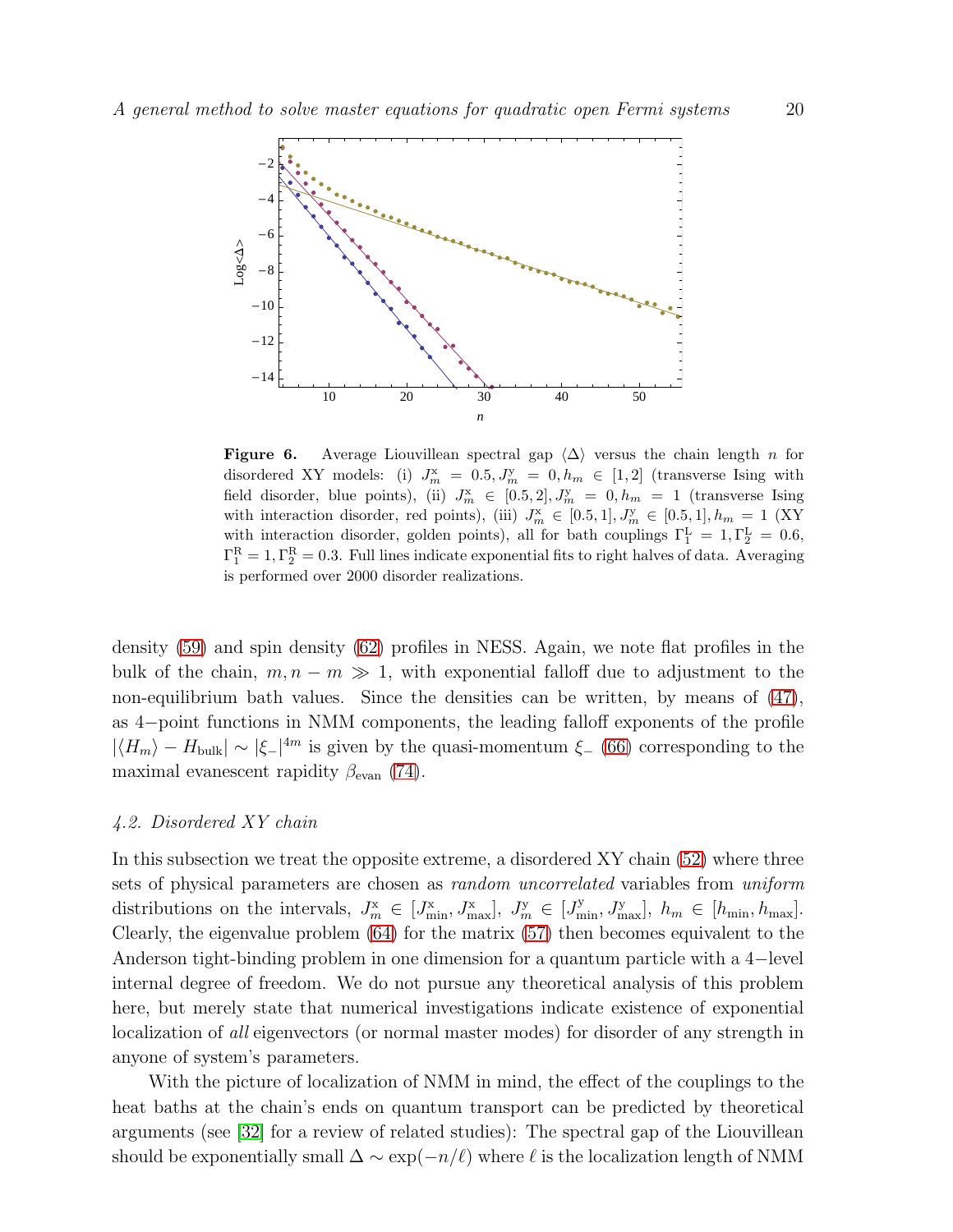

<span id="page-20-0"></span>**Figure 7.** The scaling of the energy current  $\langle Q_m \rangle$  with chain length n of the disordered XY model in the same regimes/parameters/plot styles as in fig. [6.](#page-19-1)



<span id="page-20-1"></span>Figure 8. Scaled energy density profile of interaction disordered XY chains (case (iii) of fig. [6\)](#page-19-1) for three chain sizes:  $n = 20$  (blue points),  $n = 40$  (red points),  $n = 60$ (golden points). Averages over 50000 disorder realizations have been performed.

which is expected to be proportional to the square of inverse disorder strength. This is demonstrated in fig[.6.](#page-19-1) If all NMM are exponentially localized, the currents should decrease with the chain size n faster than any power, perhaps exponentially, and the system should behave as an ideal insulator (at all temperatures). This is demonstrated by straightforward numerical calculations of the heat current [\(61\)](#page-11-2) in fig. [7.](#page-20-0) In the final figure [8](#page-20-1) we plot the energy density profile  $\langle H_m \rangle$  [\(59\)](#page-11-3) in a typical case of disordered XY chain, versus a scaled spatial coordinate  $(m-1)/(n-1) \in [0,1]$ , for several different chain lengths  $n$ , and demonstrate sharping up of energy density profiles with increasing n, which is again indicating insulating behaviour.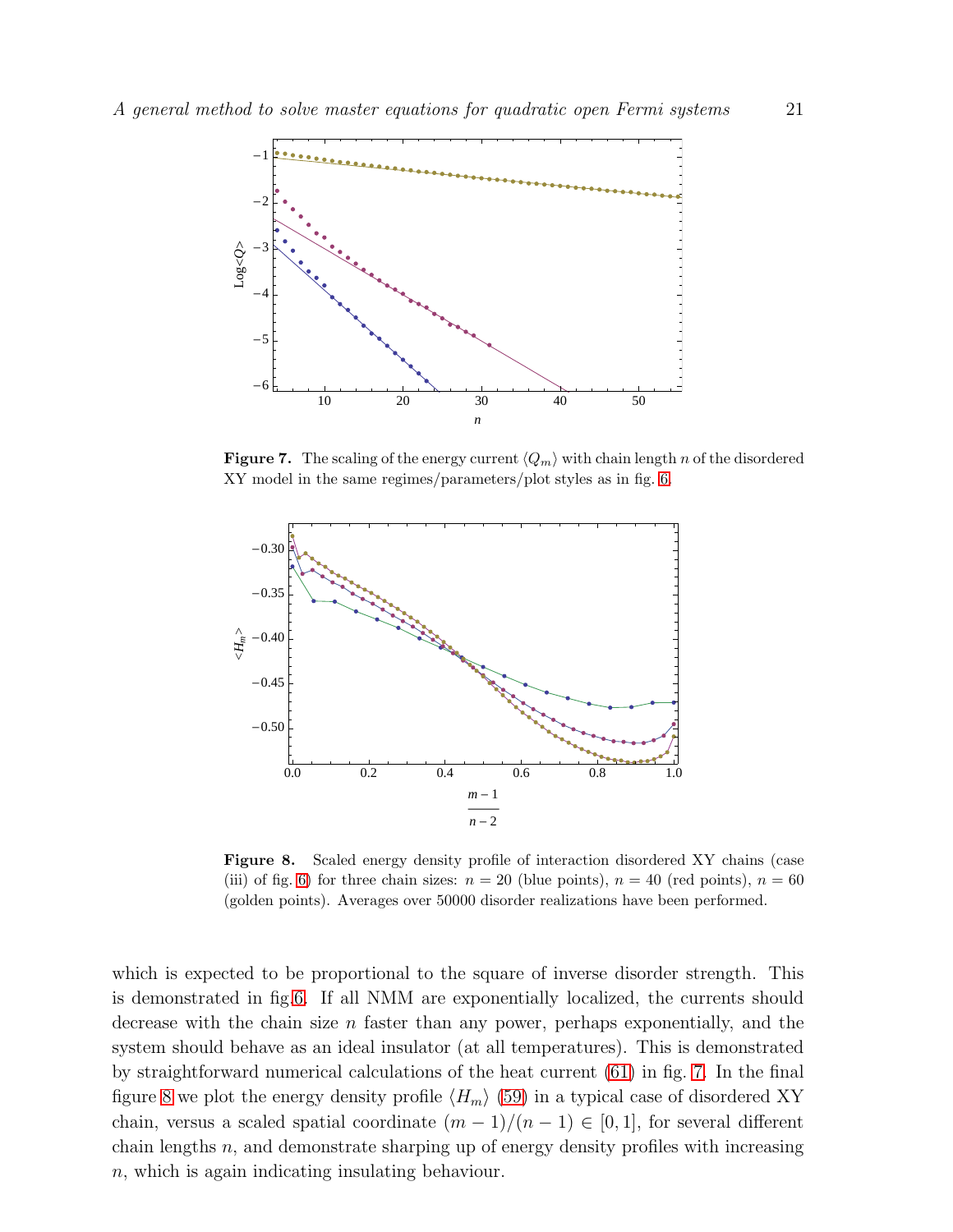# <span id="page-21-0"></span>5. Discussion and conclusions

The main result of the paper is a general method of explicit solution of master equations describing dynamics of open quantum system, under the condition that the system's Hamiltonian is quadratic and all Lindblad operators are linear in canonical fermionic operators (which can either represent real physical fermions or any abstract 2-level quantum systems (qubits) thru the Jordan-Wigner transformation). Using a novel concept of Fock space of physical operators (or density operators of physical states), and the adjoint structure of canonical creation and annihilation maps over this space, the problem can be treated in terms of a non-Hamiltonian generalization of the method of Lieb, Schultz and Mattis [\[18\]](#page-22-17) lifted to an operator space. We have explicitly constructed a non-canonical analog of Bogoliubov transformation of the quantum Liouville map to normal master modes. Related ideas in the Hamiltonian context have been used by the author [\[31,](#page-23-11) [33,](#page-23-13) [34\]](#page-23-14) in order to approach the problem of real time dynamics and ergodic properties of isolated interacting many-body quantum systems.

As an illustration of the method we have solved far from equilibrium quantum heat and spin transport problem in Heisenberg XY spin 1/2 chains which are coupled to canonical heat baths only at the two ends. Irrespectively of the strength of the coupling to the baths and their temperatures, we have shown a ballistic transport in the spatially homogeneous (non-disordered) case, and an ideally insulating behaviour in the disordered case associated to localization of normal master modes of the quantum Liouville operator. In this context the method can be considered as a simple alternative to the solution of quantum Langevin equations [\[24\]](#page-23-4).

However, the method should easily be applicable to variety of other physical situations, for example if all fermions are coupled to the baths one could make a solvable model of genuine quantum diffusion, a many-body generalization of the tightbinding model [\[35\]](#page-23-15). We also expect the method to be applicable to the Redfield type of master equations (see e.g. [\[35\]](#page-23-15)) - which do not conserve positivity for a short initial (slippage) time interval - provided only the system part of the Hamiltonian is quadratic and system-bath couplings are linear in fermionic variables. Furthermore, extension of the method to open many-boson systems should be straightforward, simply by replacing anticommutators by commutators throughout the exposition of section [2.](#page-2-0)

Treating density operators of NESS as elements of a Hilbert space of operators one may also extend the concept of *entanglement entropy*, with respect to a bipartition of a system of many fermions [\[36\]](#page-23-16), to NESS which can in our approach be viewed as a kind of ground state of the Liouvillean. Saturation of such operator space entanglement entropy [\[34\]](#page-23-14) (which is suggested by numerical experiments [\[37\]](#page-23-17)) indicates *efficient simulability* of NESS by elaborate numerical methods such as density matrix renormalization group [\[38\]](#page-23-18), perhaps even for more general, non-solvable quantum systems.

As last we mention a more ambitious extension of the present work: Namely we propose to explore a question, whether more involved algebraic methods of solution of interacting many-body quantum systems, like e.g. Bethe Ansatz or quantum inverse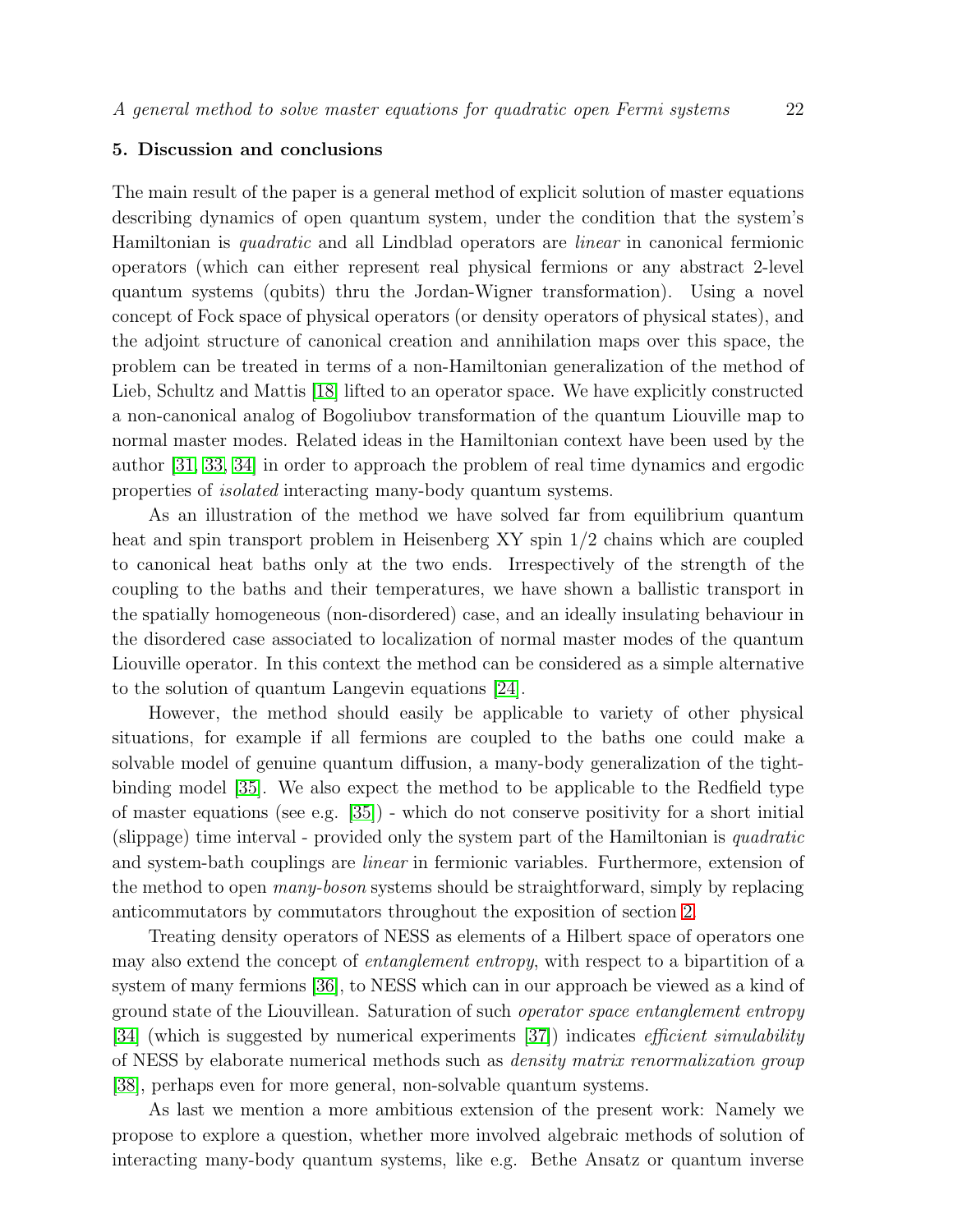scattering [\[13\]](#page-22-12), could be generalized to open quantum systems, e.g. by means of the proposed concept of Fock space of operators. Could one discuss completely integrable open quantum systems which go beyond quadratic Liouvilleans?

# Acknowledgements

I gratefully acknowledge stimulating discussions with Pierre Gaspard, Keiji Saito and Walter Strunz, thank Carlos Mejia-Monasterio and Thomas H. Seligman for reading the manuscript and many useful comments, and Iztok Pižorn and Marko Znidarič for collaboration on related projects. The work has been supported by the grants P1- 0044 and J1-7347 of Slovenian research agency (ARRS). Explicit analytical calculations reported in subsection [\(4.1\)](#page-12-0) were assisted by Mathematica software package.

#### <span id="page-22-0"></span>References

- <span id="page-22-1"></span>[1] W. H. Zurek, Rev. Mod. Phys. 75, 715 (2003).
- <span id="page-22-2"></span>[2] E. Joos, H. D. Zeh, C. Kiefer, D. Giulini, J. Kupsch and I.-O. Stamatescu, *Decoherence and the Appearance of a Classical World in Quantum Theory*, (Springer, 2003).
- <span id="page-22-3"></span>[3] J. von Neumann, *Mathematical Foundations of Quantum Mechanics*, Trans. Robert T. Geyer. (Princeton University Press, Princeton 1955).
- <span id="page-22-4"></span>[4] M. Schlosshauer, Rev. Mod. Phys. 76, 1267 (2004).
- <span id="page-22-5"></span>[5] M. A. Nielsen and I. L. Chuang, *Quantum Computation and Quantum Information* (Cambridge University Press, Cambridge 2000).
- [6] G. Benenti, G. Casati and G. Strini, *Principles of Quantum Computation and Information. Volume I: Basic Concepts* (World Scientific, Singapore 2004); *Volume II: Basic Tools and Special Topics* (World Scientific, Singapore 2007).
- <span id="page-22-7"></span><span id="page-22-6"></span>[7] H. Araki and E. Barouch, J. Stat. Phys. 31, 327 (1983); H. Araki, Publ. RIMS Kyoto Univ. 20, 277 (1984).
- <span id="page-22-8"></span>[8] D. Ruelle, J. Stat. Phys. 98, 57 (2000).
- [9] V. Jakšič and C.-A. Pillet, J. Stat. Phys. **108**, 787 (2002); Commun. Math. Phys. **226**, 131 (2002); W. Aschbacher, V. Jakšič, Y. Pautrat and C.-A. Pillet, *Inroduction to non-equilibrium quantum statistical mechanics*, in *Open Quantum Systems III. Recent Developments* Lecture Notes in Mathematics, 1882 (2006), 1-66.
- <span id="page-22-10"></span><span id="page-22-9"></span>[10] P. Gaspard, Prog. Theor. Phys. Suppl. 165, 33 (2006); Physica A 369, 201 (2006).
- [11] M. H. Lee, Acta Physica Polonica B 38, 1837 (2007); Phys. Rev. Lett. 87, 250601 (2001); Phys. Rev. Lett. 49, 1072 (1982).
- <span id="page-22-12"></span><span id="page-22-11"></span>[12] T. Prosen, J. Phys. A: Math. Theor. 40, 7881 (2007).
- [13] V. E. Korepin, N. M. Bogoliubov, and A. G. Izergin, *Quantum Inverse Scattering and Correlation functions* (Cambridge University Press, Cambridge 1997).
- <span id="page-22-13"></span>[14] L. Fadeev, P. Van Moerbeke and F. Lambert (Eds.), *Bilinear Integrable Systems: from Classical to Quantum, Continuous to Discrete*, (NATO ARW Proceedings), Springer Series: NATO Science Series II: Mathematics, Physics and Chemistry, Vol 201 (2006).
- <span id="page-22-14"></span>[15] H.-P. Breuer and F. Petruccione, *The Theory of Open Quantum Systems* (Oxford University Press, Oxford 2002).
- <span id="page-22-16"></span><span id="page-22-15"></span>[16] F. Haake, *Quantum Signatures of Chaos*, 2nd edition (Springer, 2001).
- <span id="page-22-17"></span>[17] R. Alicki and K. Lendi, *Quantum dynamical semigroups and applications* (Springer, 2007).
- <span id="page-22-18"></span>[18] E. H. Lieb, T. D. Schultz and D. C. Mattis, Ann. Phys. (New York) 16, 407 (1961).
- [19] X. Zotos, F. Naef and P. Prelovšek, Phys. Rev. B 55, 11029 (1997).